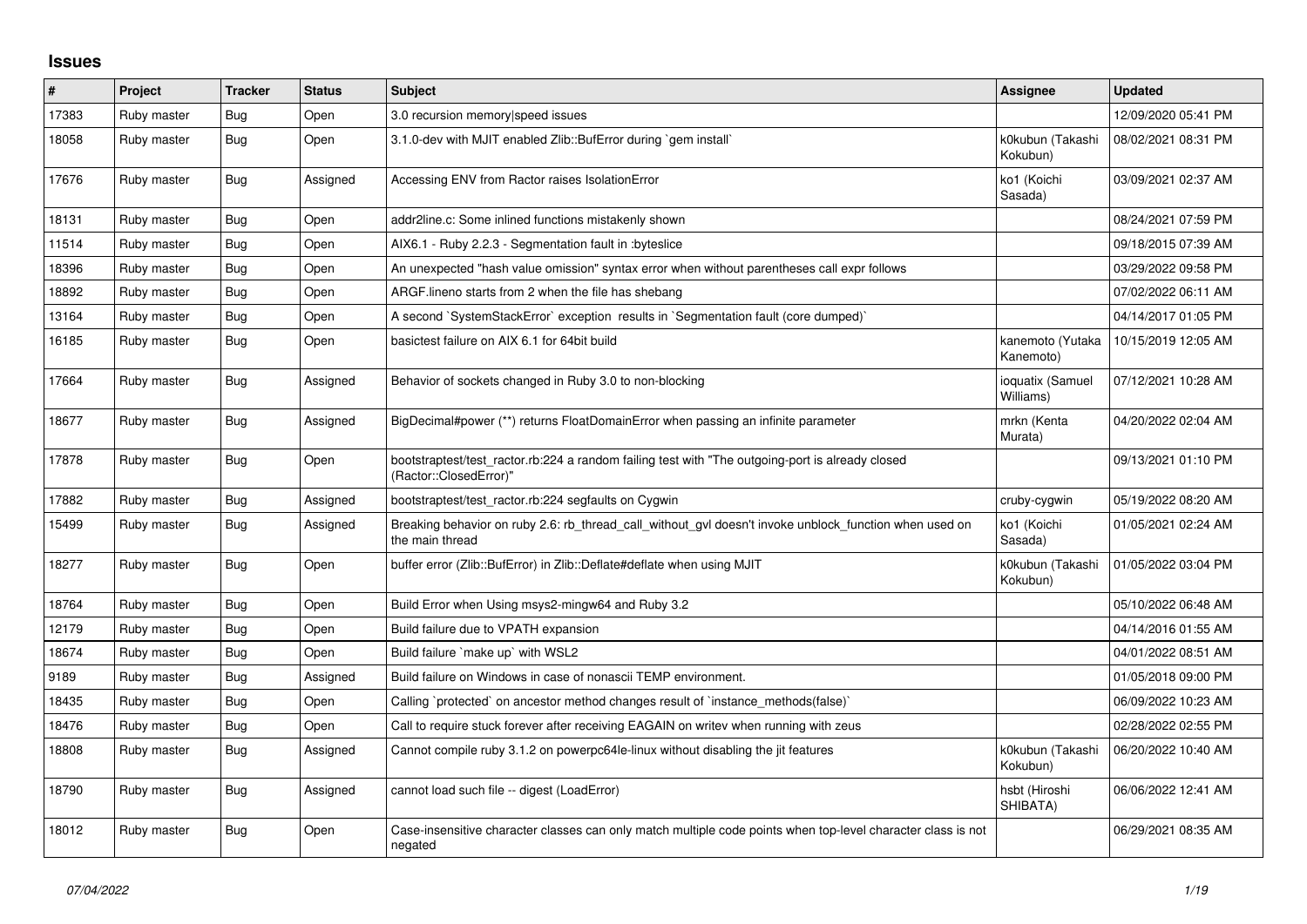| $\sharp$ | Project     | <b>Tracker</b> | <b>Status</b> | <b>Subject</b>                                                                    | <b>Assignee</b>            | <b>Updated</b>      |
|----------|-------------|----------------|---------------|-----------------------------------------------------------------------------------|----------------------------|---------------------|
| 17989    | Ruby master | <b>Bug</b>     | Open          | Case insensitive Regexps do not handle characters with overlapping case foldings  |                            | 06/15/2021 11:43 AM |
| 18010    | Ruby master | <b>Bug</b>     | Open          | Character class with single character gets case-folded with following string      |                            | 06/28/2021 09:30 AM |
| 17646    | Ruby master | <b>Bug</b>     | Open          | Check for `__builtin_mul_overflow` with `long long` arguments                     |                            | 02/19/2021 06:19 PM |
| 15334    | Ruby master | <b>Bug</b>     | Open          | child_info_fork::abort: address space needed by 'emoji_iso2022_kddi.so' on cygwin | cruby-cygwin               | 05/19/2022 08:20 AM |
| 18379    | Ruby master | <b>Bug</b>     | Open          | [CI] Windows mingw/ucrt - test-all timeout failures                               |                            | 12/02/2021 02:23 AM |
| 11142    | Ruby master | Bug            | Open          | Command line argument parser on windows handles double quotes inconsistently.     | usa (Usaku<br>NAKAMURA)    | 05/12/2015 04:09 PM |
| 17931    | Ruby master | <b>Bug</b>     | Open          | Compile fails setup option nodynamic                                              |                            | 07/07/2021 08:51 AM |
| 5179     | Ruby master | <b>Bug</b>     | Assigned      | Complex#rationalize and to r with approximate zeros                               | mrkn (Kenta<br>Murata)     | 01/17/2020 03:00 AM |
| 9010     | Ruby master | <b>Bug</b>     | Assigned      | /configure --prefix= cannot handle directories with spaces                        | nobu (Nobuyoshi<br>Nakada) | 04/26/2021 10:38 PM |
| 18429    | Ruby master | <b>Bug</b>     | Open          | Configure ruby-3.0.3 on Solaris 10 Unknown keyword 'URL' in './ruby.tmp.pc'       |                            | 01/18/2022 09:15 PM |
| 16836    | Ruby master | <b>Bug</b>     | Assigned      | configure-time LDFLAGS leak into ruby pkg-config file                             | nobu (Nobuyoshi<br>Nakada) | 08/14/2021 09:10 AM |
| 16951    | Ruby master | <b>Bug</b>     | Assigned      | Consistently referer dependencies                                                 | hsbt (Hiroshi<br>SHIBATA)  | 06/17/2021 06:15 AM |
| 18622    | Ruby master | <b>Bug</b>     | Open          | const_get still looks in Object, while lexical constant lookup no longer does     |                            | 04/22/2022 11:26 AM |
| 18678    | Ruby master | <b>Bug</b>     | Open          | Crash on Mac - vm_call0_cfunc_with_frame                                          |                            | 05/26/2022 05:40 PM |
| 10416    | Ruby master | Bug            | Open          | Create mechanism for updating of Unicode data files downstreams when we want      | nobu (Nobuyoshi<br>Nakada) | 10/08/2021 06:40 AM |
| 11183    | Ruby master | Bug            | Open          |                                                                                   |                            | 05/26/2015 08:32 AM |
| 9409     | Ruby master | Bug            | Open          | Cygwin I "filesystem" I encoding IIIIIIIIIIIII                                    | cruby-cygwin               | 05/19/2022 08:20 AM |
| 17996    | Ruby master | <b>Bug</b>     | Open          | Cygwin: thread + pipe behavior since Ruby 2.6                                     | cruby-cygwin               | 05/19/2022 08:20 AM |
| 13999    | Ruby master | Bug            | Assigned      | Cygwin OOD ripper_state_lex.rb 00000000                                           | cruby-cygwin               | 05/19/2022 08:20 AM |
| 11177    | Ruby master | <b>Bug</b>     | Open          | <b>DATADEOFOOOOOOOO</b>                                                           |                            | 05/25/2015 03:49 AM |
| 15598    | Ruby master | <b>Bug</b>     | Open          | Deadlock on mutual reference of autoloaded constants                              |                            | 03/20/2019 10:58 AM |
| 6360     | Ruby master | <b>Bug</b>     | Assigned      | Debug information build even without requesting it                                | nobu (Nobuyoshi<br>Nakada) | 01/05/2018 09:00 PM |
| 18381    | Ruby master | <b>Bug</b>     | Assigned      | Default vs Bundled gems                                                           | hsbt (Hiroshi<br>SHIBATA)  | 12/15/2021 11:09 AM |
| 17722    | Ruby master | <b>Bug</b>     | Open          | define_method with shareable results in "defined in a different Ractor"           |                            | 08/24/2021 12:03 PM |
| 18567    | Ruby master | <b>Bug</b>     | Open          | Depending on default gems in stdlib gems when not needed considered harmful       | hsbt (Hiroshi<br>SHIBATA)  | 04/21/2022 04:45 PM |
| 17531    | Ruby master | <b>Bug</b>     | Open          | did_you_mean` not Ractor friendly                                                 | ko1 (Koichi<br>Sasada)     | 01/29/2021 08:48 AM |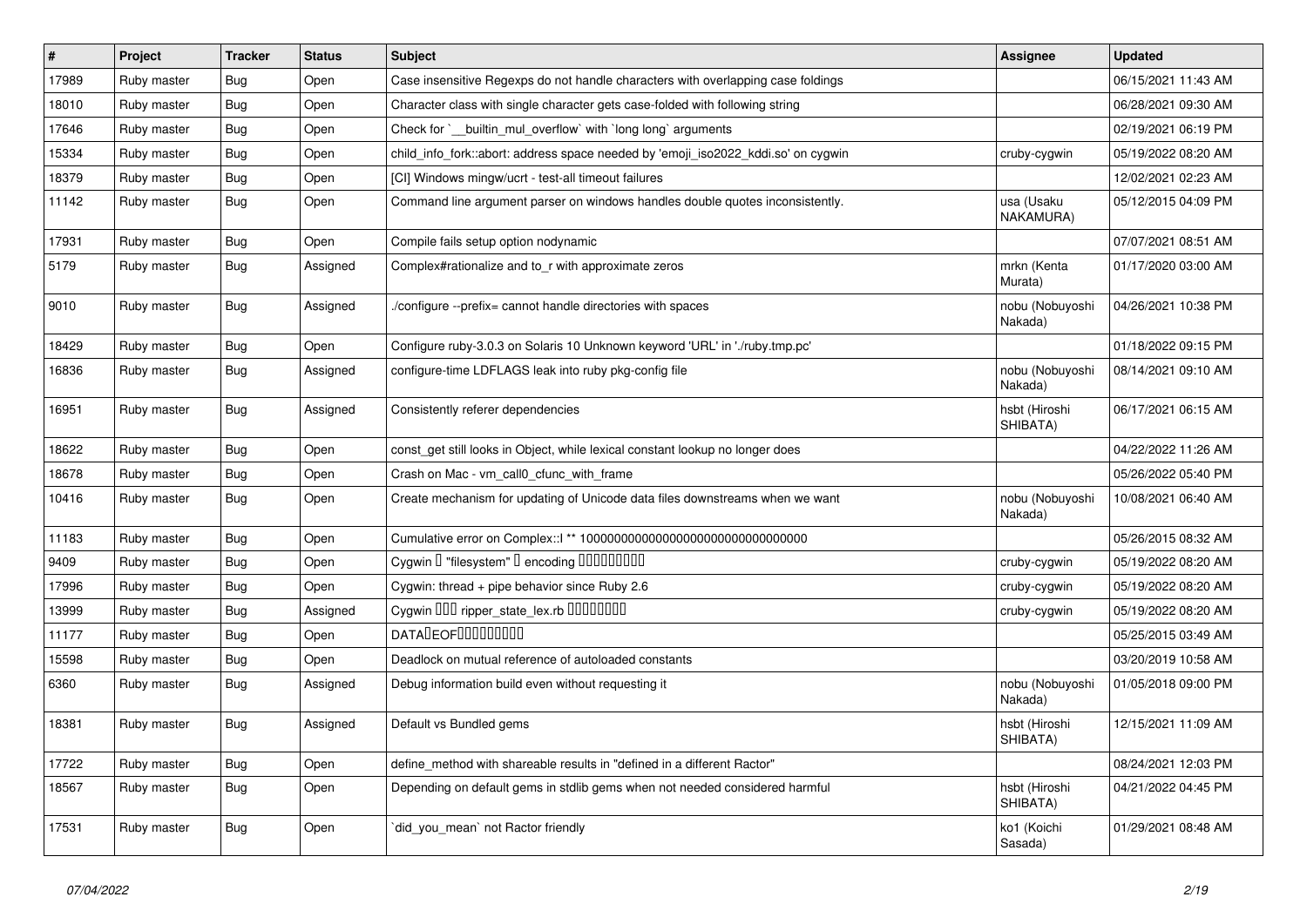| $\#$  | Project     | <b>Tracker</b> | <b>Status</b> | <b>Subject</b>                                                                                                      | Assignee                      | <b>Updated</b>      |
|-------|-------------|----------------|---------------|---------------------------------------------------------------------------------------------------------------------|-------------------------------|---------------------|
| 11808 | Ruby master | Bug            | Open          | Different behavior between Enumerable#grep and Array#grep                                                           | ko1 (Koichi<br>Sasada)        | 10/26/2020 04:36 AM |
| 18887 | Ruby master | Bug            | Open          | documentation for protected methods                                                                                 |                               | 06/29/2022 08:08 AM |
| 17337 | Ruby master | Bug            | Open          | Don't embed Ruby build-time configuration in Ruby                                                                   |                               | 12/21/2020 04:17 PM |
| 8782  | Ruby master | <b>Bug</b>     | Assigned      | Don't set rl_getc_function on editline                                                                              | kouji (Kouji Takao)           | 01/05/2018 09:00 PM |
| 15315 | Ruby master | Bug            | Open          | ec_switch can still lose interrupts                                                                                 | ko1 (Koichi<br>Sasada)        | 11/20/2018 09:32 AM |
| 18338 | Ruby master | <b>Bug</b>     | Open          | Encoding.default_external = Encoding::UTF_16BE may add a wrongly-encoded string to<br><b>\$LOADED FEATURES</b>      |                               | 11/15/2021 07:32 AM |
| 18743 | Ruby master | Bug            | Open          | Enumerator#next / peek re-use each others stacktraces                                                               |                               | 04/19/2022 02:42 PM |
| 18614 | Ruby master | <b>Bug</b>     | Open          | Error (busy loop) in<br>TestGemCommandsSetupCommand#test_destdir_flag_does_not_try_to_write_to_the_default_gem_home | hsbt (Hiroshi<br>SHIBATA)     | 03/17/2022 01:03 AM |
| 14971 | Ruby master | <b>Bug</b>     | Open          | error: implicit declaration of function 'rb vm call0                                                                | nobu (Nobuyoshi<br>Nakada)    | 09/06/2018 03:53 AM |
| 18616 | Ruby master | <b>Bug</b>     | Open          | Error with clang(1) on MacOS due to declspec()                                                                      |                               | 03/09/2022 10:50 AM |
| 11840 | Ruby master | Bug            | Open          | Error with "make check" on Cygwin                                                                                   | cruby-cygwin                  | 05/19/2022 08:20 AM |
| 16829 | Ruby master | <b>Bug</b>     | Open          | Exceptions raised from within an enumerated method lose part of their stacktrace                                    |                               | 05/20/2022 07:25 PM |
| 18061 | Ruby master | <b>Bug</b>     | Open          | Execshield test: libruby.so.N.N.N: FAIL: property-note test because no .note.gnu.property section found             |                               | 06/22/2022 07:58 AM |
| 17159 | Ruby master | <b>Bug</b>     | Open          | extend `define method` for Ractor                                                                                   |                               | 10/29/2020 04:06 PM |
| 18605 | Ruby master | <b>Bug</b>     | Open          | Fails to run on (newer) 32bit Windows with ucrt                                                                     |                               | 04/01/2022 07:52 AM |
| 17263 | Ruby master | <b>Bug</b>     | Open          | Fiber context switch degrades with number of fibers, limit on number of fibers                                      |                               | 01/31/2022 02:47 PM |
| 595   | Ruby master | <b>Bug</b>     | Assigned      | Fiber ignores ensure clause                                                                                         | ioquatix (Samuel<br>Williams) | 12/29/2019 10:37 AM |
| 18784 | Ruby master | Bug            | Open          | FileUtils.rm f and `FileUtils.rm rf should not mask exceptions                                                      |                               | 05/16/2022 09:04 AM |
| 13151 | Ruby master | Bug            | Open          | File writable? doesn't report correctly if a directory is writable on Windows.                                      |                               | 01/23/2017 05:46 PM |
| 18152 | Ruby master | Bug            | Open          | Fix theoretical bug with signals $+$ qsort                                                                          |                               | 09/08/2021 03:38 PM |
| 14607 | Ruby master | Bug            | Assigned      | Fix use of the rb profile frames start parameter                                                                    | ko1 (Koichi<br>Sasada)        | 06/09/2022 06:12 AM |
| 17516 | Ruby master | <b>Bug</b>     | Assigned      | forking in a ractor causes Ruby to crash                                                                            | ko1 (Koichi<br>Sasada)        | 11/30/2021 05:26 AM |
| 15423 | Ruby master | <b>Bug</b>     | Open          | fork leapfrog leaks memory on FreeBSD 11.2                                                                          |                               | 12/16/2018 02:28 PM |
| 18796 | Ruby master | <b>Bug</b>     | Open          | GC compaction gets stuck on Mac OS when a debugger is attached                                                      |                               | 06/08/2022 08:25 AM |
| 15097 | Ruby master | <b>Bug</b>     | Open          | Gem install fails on Ruby 2.5.1 with Cygwin (get_dns_server_list undefined)                                         | cruby-cygwin                  | 05/19/2022 08:20 AM |
| 10919 | Ruby master | Bug            | Assigned      | [gem install] installs multipe platforms                                                                            | hsbt (Hiroshi<br>SHIBATA)     | 07/30/2019 07:44 AM |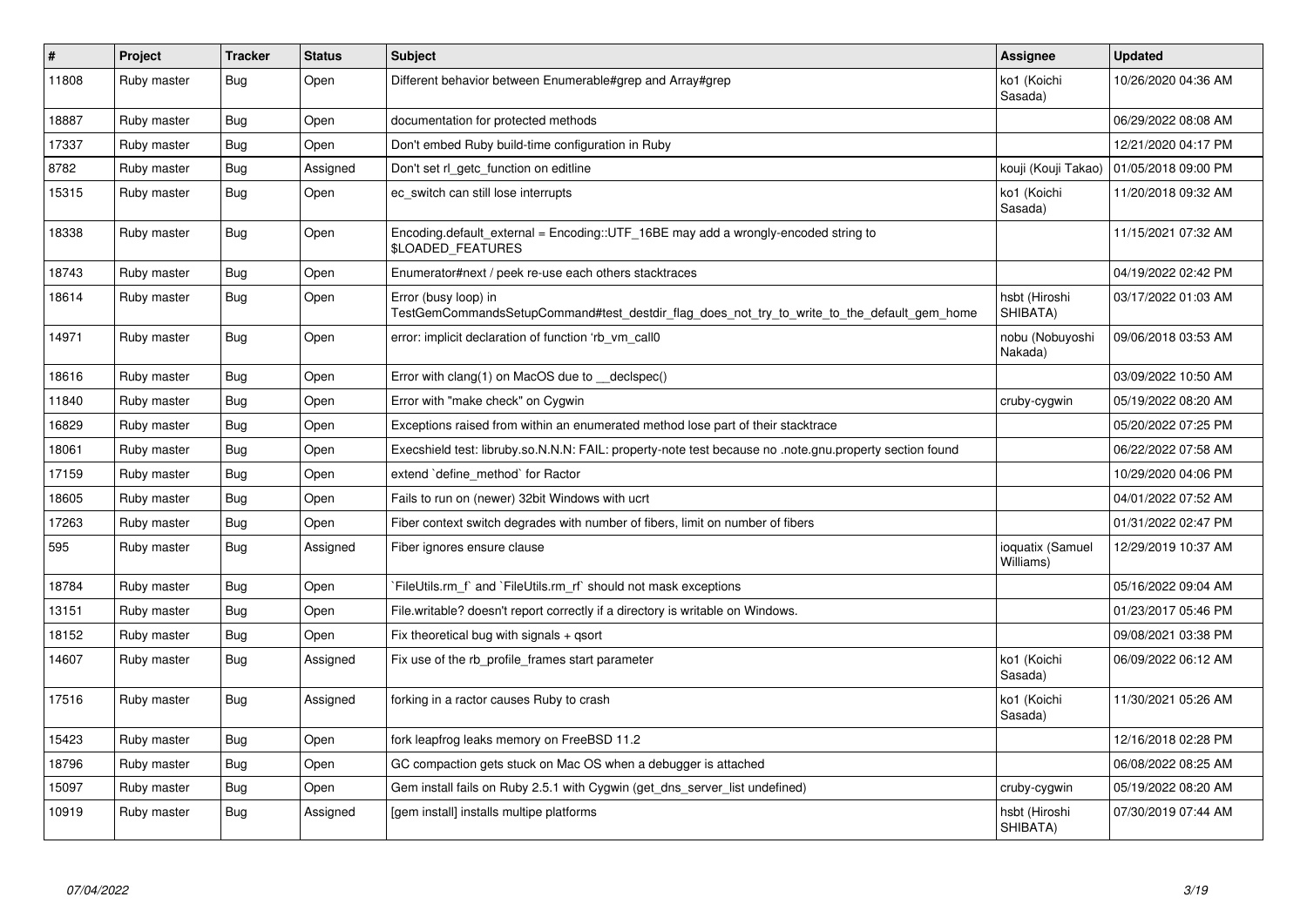| $\#$  | Project     | <b>Tracker</b> | <b>Status</b> | Subject                                                                                                            | <b>Assignee</b>              | <b>Updated</b>      |
|-------|-------------|----------------|---------------|--------------------------------------------------------------------------------------------------------------------|------------------------------|---------------------|
| 18768 | Ruby master | Bug            | Open          | Inconsistent behavior of IO, StringIO and String each_line methods when return paragraph and chomp: true<br>passed |                              | 06/10/2022 03:46 PM |
| 18770 | Ruby master | <b>Bug</b>     | Open          | Inconsistent behavior of IO/StringIO's each methods when called with nil as a separator, limit and chomp:<br>true  |                              | 06/06/2022 05:38 PM |
| 17990 | Ruby master | Bug            | Open          | Inconsistent behavior of Regexp quantifiers over characters with complex case foldings                             |                              | 06/15/2021 11:59 AM |
| 18780 | Ruby master | <b>Bug</b>     | Open          | Incorrect binding receiver for C API rb_eval_string()                                                              |                              | 06/15/2022 12:14 AM |
| 17400 | Ruby master | Bug            | Open          | Incorrect character downcase for Greek Sigma                                                                       | duerst (Martin<br>Dürst)     | 12/17/2020 06:56 AM |
| 18507 | Ruby master | <b>Bug</b>     | Open          | Incorrect target_os detection in configure script                                                                  |                              | 01/25/2022 08:57 AM |
| 9944  | Ruby master | Bug            | Assigned      | in ruby for windows in "system" a redirection to append a file works incorrectly                                   | cruby-windows                | 01/05/2018 09:00 PM |
| 16842 | Ruby master | <b>Bug</b>     | Assigned      | inspect` prints the UTF-8 character U+0085 (NEXT LINE) verbatim even though it is not printable                    | duerst (Martin<br>Dürst)     | 02/26/2021 05:43 AM |
| 18601 | Ruby master | Bug            | Open          | Invalid byte sequences in Big5 encodings                                                                           | duerst (Martin<br>Dürst)     | 02/23/2022 07:59 AM |
| 18804 | Ruby master | <b>Bug</b>     | Open          | Invalid line number for putnil instruction                                                                         |                              | 05/25/2022 09:22 AM |
| 18805 | Ruby master | <b>Bug</b>     | Open          | IO::Buffer is inconsistent when returning a string from an empty buffer                                            |                              | 05/25/2022 12:45 PM |
| 18455 | Ruby master | <b>Bug</b>     | Open          | IO#close` has poor performance and difficult to understand semantics.                                              |                              | 04/04/2022 02:02 AM |
| 12280 | Ruby master | Bug            | Open          | IO.copy_stream(IO, IO) fails with "pread() not implemented"                                                        |                              | 04/28/2016 05:51 AM |
| 18255 | Ruby master | <b>Bug</b>     | Open          | ioctl zeroes the last buffer byte                                                                                  |                              | 10/25/2021 08:13 AM |
| 18767 | Ruby master | <b>Bug</b>     | Open          | IO.foreach hangs up when passes limit=0                                                                            |                              | 06/18/2022 02:56 AM |
| 16997 | Ruby master | Bug            | Open          | IO#gets converts some \r\n to \n with universal_newline: false                                                     |                              | 08/26/2020 05:20 PM |
| 8445  | Ruby master | <b>Bug</b>     | Assigned      | IO.open and IO#set_enconding does not support :fallback option                                                     | akr (Akira Tanaka)           | 06/14/2022 06:02 AM |
| 10009 | Ruby master | Bug            | Open          | IO operation is 10x slower in multi-thread environment                                                             | ko1 (Koichi<br>Sasada)       | 05/21/2015 07:19 AM |
| 15367 | Ruby master | <b>Bug</b>     | Open          | IO.select is not resumed when io-object gets closed                                                                |                              | 12/03/2018 10:22 AM |
| 18880 | Ruby master | Bug            | Open          | IO#sysread on Windows does not validate arguments                                                                  |                              | 06/26/2022 04:26 PM |
| 11531 | Ruby master | <b>Bug</b>     | Assigned      | IPAddr#== implements wrong logic                                                                                   | knu (Akinori<br>MUSHA)       | 12/29/2019 12:50 PM |
| 18738 | Ruby master | Bug            | Open          | IRB can't recognize heredoc after words                                                                            |                              | 04/18/2022 12:00 AM |
| 18657 | Ruby master | Bug            | Open          | IRB raises exception when stdout is a pipe                                                                         |                              | 06/08/2022 03:34 PM |
| 9955  | Ruby master | Bug            | Assigned      | issue building dll on mingw, library not found                                                                     | nobu (Nobuyoshi<br>Nakada)   | 01/05/2018 09:00 PM |
| 17817 | Ruby master | Bug            | Open          | --jit outputs ./tmp/_ruby_mjit_*.h: No such file or directory on with TMP                                          |                              | 04/22/2021 11:57 AM |
| 16694 | Ruby master | <b>Bug</b>     | Assigned      | JIT vs hardened GCC with PCH                                                                                       | k0kubun (Takashi<br>Kokubun) | 02/02/2021 07:38 AM |
| 9435  | Ruby master | <b>Bug</b>     | Open          | Kernel.system problem                                                                                              |                              | 12/30/2019 03:00 AM |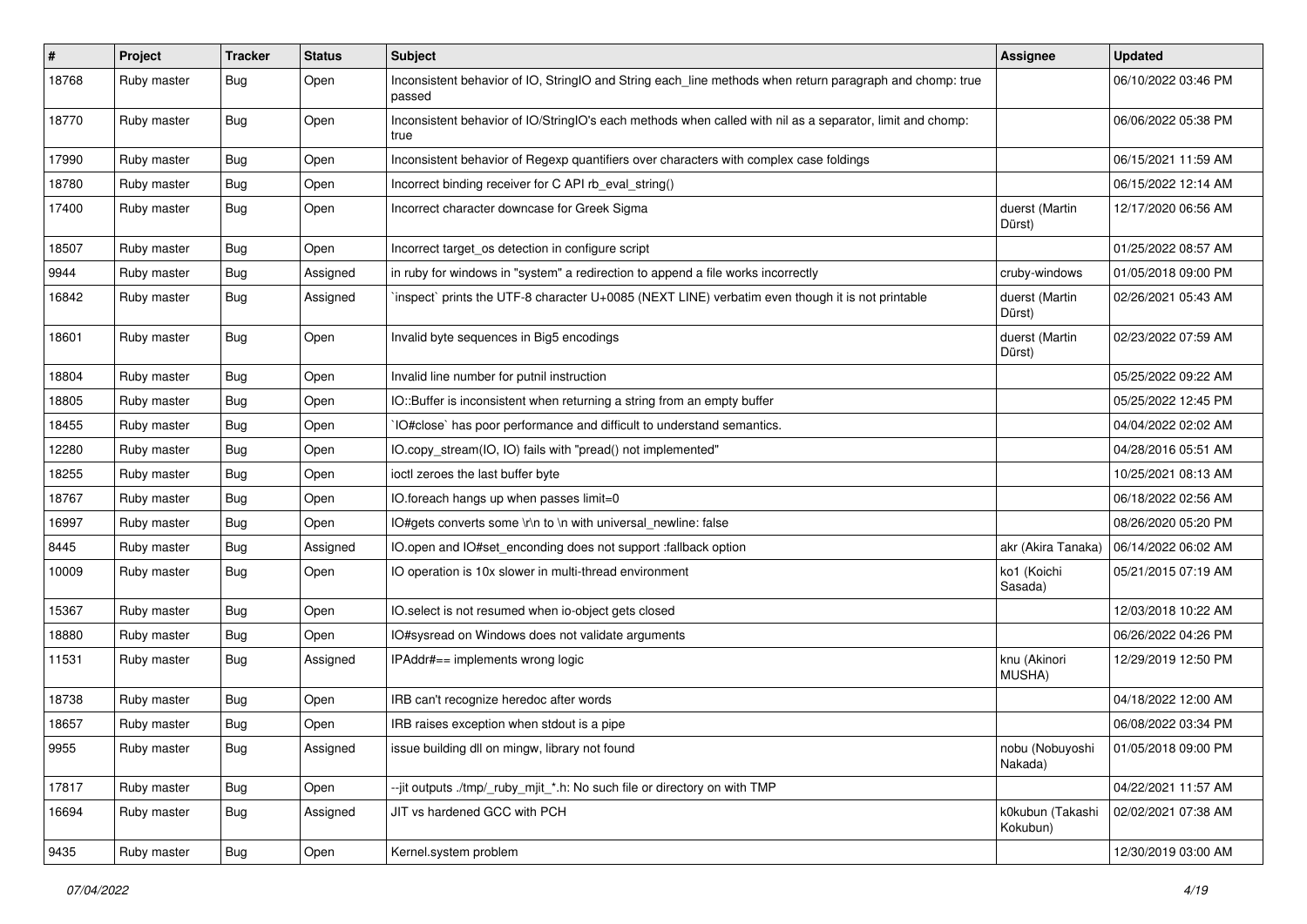| $\#$  | Project     | <b>Tracker</b> | <b>Status</b> | Subject                                                                                                        | <b>Assignee</b>               | <b>Updated</b>      |
|-------|-------------|----------------|---------------|----------------------------------------------------------------------------------------------------------------|-------------------------------|---------------------|
| 16820 | Ruby master | Bug            | Open          | LEGAL is out of sync                                                                                           |                               | 08/19/2020 11:08 AM |
| 16819 | Ruby master | <b>Bug</b>     | Assigned      | Line reporting off by one when reporting line of a hash?                                                       | ko1 (Koichi<br>Sasada)        | 06/16/2020 05:57 PM |
| 18169 | Ruby master | <b>Bug</b>     | Assigned      | Local copies of gemified libraries are being released out of sync with their gems                              | hsbt (Hiroshi<br>SHIBATA)     | 02/25/2022 05:40 PM |
| 9115  | Ruby master | <b>Bug</b>     | Assigned      | Logger traps all exceptions; breaks Timeout                                                                    | sonots (Naotoshi<br>Seo)      | 08/20/2019 12:47 PM |
| 18133 | Ruby master | Bug            | Assigned      | LTO: TestGCCompact#test_ast_compacts segfaults on i686                                                         |                               | 04/23/2022 04:19 PM |
| 18506 | Ruby master | Bug            | Open          | make and make install rebuild items every time unnecessarily - sometimes causing races in parallel installs    |                               | 01/21/2022 01:46 PM |
| 14543 | Ruby master | Bug            | Assigned      | `make commit` show error of `common-srcs`                                                                      | nobu (Nobuyoshi<br>Nakada)    | 06/02/2018 04:17 AM |
| 14826 | Ruby master | <b>Bug</b>     | Open          | make: *** [.ext/include/sparc-solaris2.10/rb_mjit_min_header-2.6.0.h] Error 1 on Solaris 10 with very old gcc3 |                               | 06/05/2018 02:02 PM |
| 18727 | Ruby master | <b>Bug</b>     | Assigned      | Make failed on x86_64-cygwin (LoadError)                                                                       | peterzhu2118<br>(Peter Zhu)   | 04/16/2022 05:15 AM |
| 9366  | Ruby master | Bug            | Assigned      | "make -j32 check TESTS=-j32" occasionally fails on rubygems/specification                                      | hsbt (Hiroshi<br>SHIBATA)     | 07/26/2018 02:13 AM |
| 18810 | Ruby master | Bug            | Open          | Make `Kernel#p` interruptable.                                                                                 | ioquatix (Samuel<br>Williams) | 05/30/2022 12:44 AM |
| 17792 | Ruby master | Bug            | Open          | make notes and make test fail with Ruby3.0.1p64 RaspberryPI 4B Ubuntu 20.10 ARM64                              |                               | 05/23/2021 08:23 PM |
| 18623 | Ruby master | Bug            | Open          | `make runnable` does not work                                                                                  | nobu (Nobuyoshi<br>Nakada)    | 03/16/2022 01:28 AM |
| 18789 | Ruby master | Bug            | Open          | make test-bundled-gems failed after make install                                                               |                               | 05/18/2022 01:01 AM |
| 18553 | Ruby master | <b>Bug</b>     | Open          | Memory leak on compiling method call with kwargs                                                               | ko1 (Koichi<br>Sasada)        | 03/23/2022 09:34 PM |
| 17513 | Ruby master | Bug            | Open          | Methods of shareable objects and UnboundMethods should be shareable                                            | ko1 (Koichi<br>Sasada)        | 01/06/2021 08:53 PM |
| 7892  | Ruby master | Bug            | Open          | MIME encoding bug of NKF.nkf                                                                                   | naruse (Yui<br>NARUSE)        | 12/25/2017 06:15 PM |
| 14906 | Ruby master | <b>Bug</b>     | Open          | MinGW failure - TestIO#test_copy_stream_no_busy_wait                                                           |                               | 07/12/2018 03:52 AM |
| 14957 | Ruby master | Bug            | Open          | MinGW, gcc 8.2.0, bootstraptest test_thread.rb - failure ?                                                     |                               | 08/03/2018 02:46 PM |
| 13298 | Ruby master | <b>Bug</b>     | Assigned      | mingw SEGV TestEnumerable#test_callcc                                                                          | nobu (Nobuyoshi<br>Nakada)    | 06/04/2021 03:41 AM |
| 13500 | Ruby master | <b>Bug</b>     | Open          | MinGW TestArity#test proc err mess stops testing                                                               |                               | 04/26/2017 03:27 PM |
| 13485 | Ruby master | <b>Bug</b>     | Open          | MinGW TestEnumerable#test_callcc SEGV info                                                                     |                               | 04/19/2017 04:17 PM |
| 13542 | Ruby master | <b>Bug</b>     | Open          | MinGW trunk Builds - Summary of Issues                                                                         |                               | 05/19/2017 07:04 PM |
| 14480 | Ruby master | Bug            | Open          | miniruby crashing when compiled with -O2 or -O1 on aarch64                                                     |                               | 02/23/2021 10:35 AM |
| 8299  | Ruby master | <b>Bug</b>     | Assigned      | Minor error in float parsing                                                                                   | nobu (Nobuyoshi<br>Nakada)    | 12/30/2019 03:00 AM |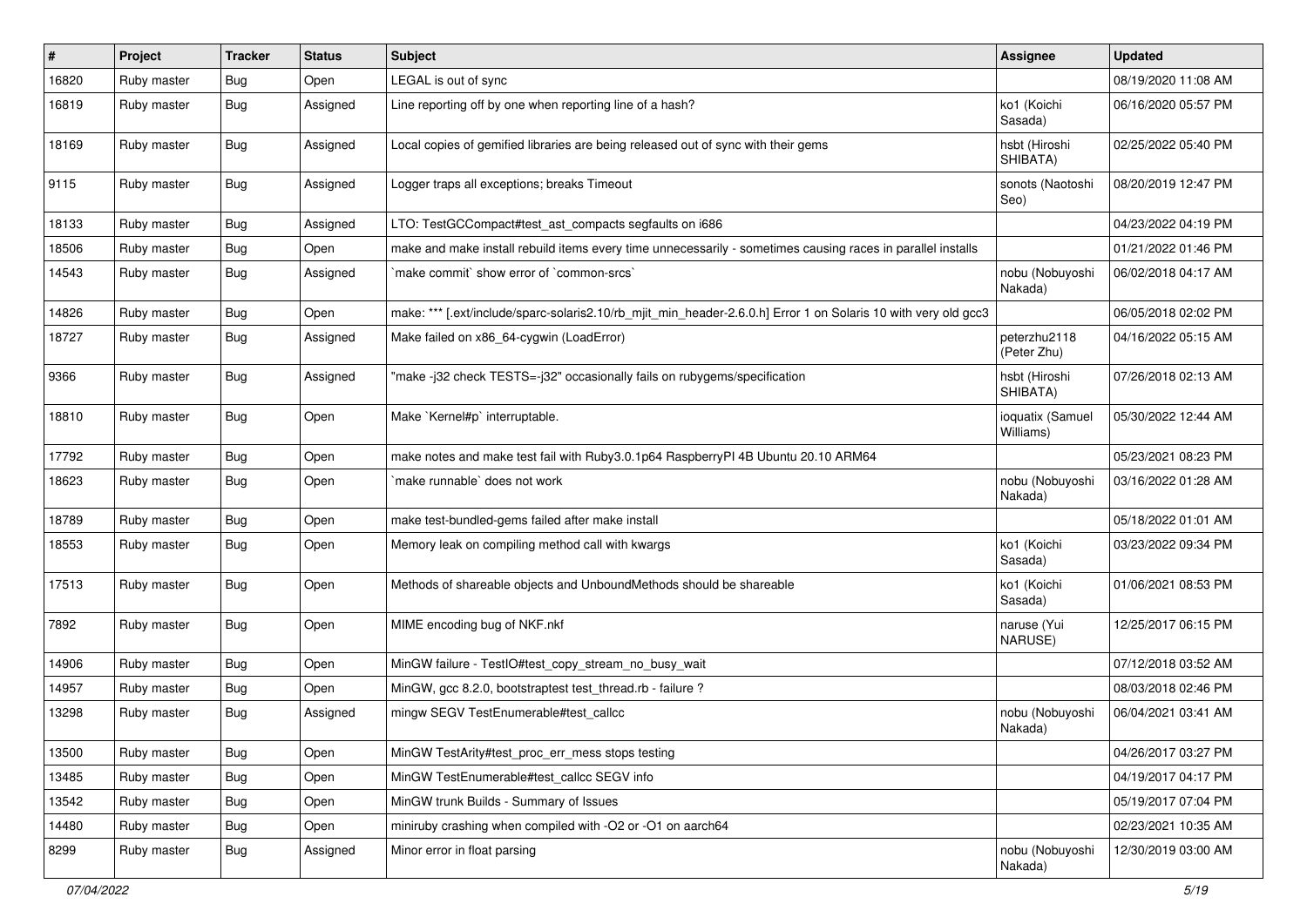| $\vert$ # | Project     | <b>Tracker</b> | <b>Status</b> | <b>Subject</b>                                                                                        | Assignee                      | <b>Updated</b>      |
|-----------|-------------|----------------|---------------|-------------------------------------------------------------------------------------------------------|-------------------------------|---------------------|
| 15599     | Ruby master | Bug            | Open          | Mixing autoload and require causes deadlock and incomplete definition.                                |                               | 02/12/2019 01:40 PM |
| 9760      | Ruby master | <b>Bug</b>     | Open          | mkmf does not allow for linking against custom libraries when a system library is present             |                               | 05/24/2016 08:11 AM |
| 17578     | Ruby master | <b>Bug</b>     | Assigned      | mkmf experimental C++ Support                                                                         | nobu (Nobuyoshi<br>Nakada)    | 01/27/2021 03:51 AM |
| 17354     | Ruby master | Bug            | Open          | Module#const source location is misleading for constants awaiting autoload                            |                               | 03/26/2021 05:56 PM |
| 17667     | Ruby master | <b>Bug</b>     | Open          | Module#name needs synchronization                                                                     | ko1 (Koichi<br>Sasada)        | 03/02/2021 07:31 AM |
| 11438     | Ruby master | Bug            | Open          | native thread init stack() get machine stack start unequal to thread's stack start address, x86 win32 | cruby-windows                 | 08/13/2015 07:31 AM |
| 18658     | Ruby master | <b>Bug</b>     | Open          | Need openssl 3 support for Ubuntu 22.04 (Ruby 2.7.x and 3.0.x)                                        | rhenium (Kazuki<br>Yamaguchi) | 05/30/2022 08:06 PM |
| 18661     | Ruby master | Bug            | Open          | Net::HTTP behavior changed between 2.6 and 3.1 on windows.                                            |                               | 03/25/2022 01:57 PM |
| 12436     | Ruby master | <b>Bug</b>     | Assigned      | newline argument of File.open seems not respected on Windows                                          | nobu (Nobuyoshi<br>Nakada)    | 10/25/2021 09:07 AM |
| 18518     | Ruby master | <b>Bug</b>     | Open          | NoMemoryError + [FATAL] failed to allocate memory for twice 1 << large                                |                               | 01/28/2022 01:40 PM |
| 18666     | Ruby master | <b>Bug</b>     | Open          | No rule to make target 'yaml/yaml.h', needed by 'api.o'                                               | hsbt (Hiroshi<br>SHIBATA)     | 03/29/2022 11:17 AM |
| 18837     | Ruby master | <b>Bug</b>     | Open          | Not possible to evaluate expression with numbered parameters in it                                    |                               | 06/17/2022 12:48 PM |
| 12506     | Ruby master | <b>Bug</b>     | Assigned      | On cygwin, Feature #5994 does not work                                                                | cruby-cygwin                  | 05/19/2022 08:20 AM |
| 11582     | Ruby master | Bug            | Open          | On Solaris, Rational#** returns -Infinity for Rational(0) when passed a negative Float                |                               | 10/13/2015 03:12 AM |
| 18651     | Ruby master | <b>Bug</b>     | Open          | oob access in CP51932 -> CP50220 transcoder                                                           | akr (Akira Tanaka)            | 03/23/2022 01:17 PM |
| 12582     | Ruby master | <b>Bug</b>     | Assigned      | OpenSSL Authenticated Encryption should check for tag length                                          | rhenium (Kazuki<br>Yamaguchi) | 04/28/2017 01:45 PM |
| 18783     | Ruby master | <b>Bug</b>     | Open          | OptionParser should recognize "-" as an optional argument                                             |                               | 05/19/2022 12:15 AM |
| 18731     | Ruby master | <b>Bug</b>     | Open          | Parallel test-all sometimes does not run at all some tests                                            |                               | 04/23/2022 12:58 PM |
| 18878     | Ruby master | <b>Bug</b>     | Open          | parse.y: Foo::Bar {} is inconsistently rejected                                                       |                               | 06/28/2022 03:38 AM |
| 18890     | Ruby master | Bug            | Open          | parse y: pattern label is newline-sensitive if it is dynamic                                          |                               | 07/03/2022 05:59 AM |
| 18883     | Ruby master | Bug            | Open          | parse.y: trailing comma cannot coexist with star                                                      |                               | 06/28/2022 07:25 AM |
| 15386     | Ruby master | <b>Bug</b>     | Open          | [PATCH] io.c (rb io check char readable): do not io fflush buffered sockets                           |                               | 12/06/2018 11:38 AM |
| 15310     | Ruby master | <b>Bug</b>     | Open          | [PATCH] thread_pthread.c: close race from UBF_TIMER and non-GVL-releasing thread                      |                               | 11/20/2018 12:50 AM |
| 15263     | Ruby master | Bug            | Open          | [PATCH] vm trace.c (postponed job register): only hit main thread                                     | ko1 (Koichi<br>Sasada)        | 10/27/2018 11:35 PM |
| 17925     | Ruby master | <b>Bug</b>     | Open          | Pattern matching syntax using semicolon one-line                                                      |                               | 06/04/2021 03:08 PM |
| 18572     | Ruby master | Bug            | Assigned      | Performance regression when invoking refined methods                                                  | ko1 (Koichi<br>Sasada)        | 02/10/2022 12:48 AM |
| 7968      | Ruby master | Bug            | Assigned      | Poor UDPSocket#send performance in ruby 2.0.0 on windows                                              | cruby-windows                 | 10/23/2017 12:23 AM |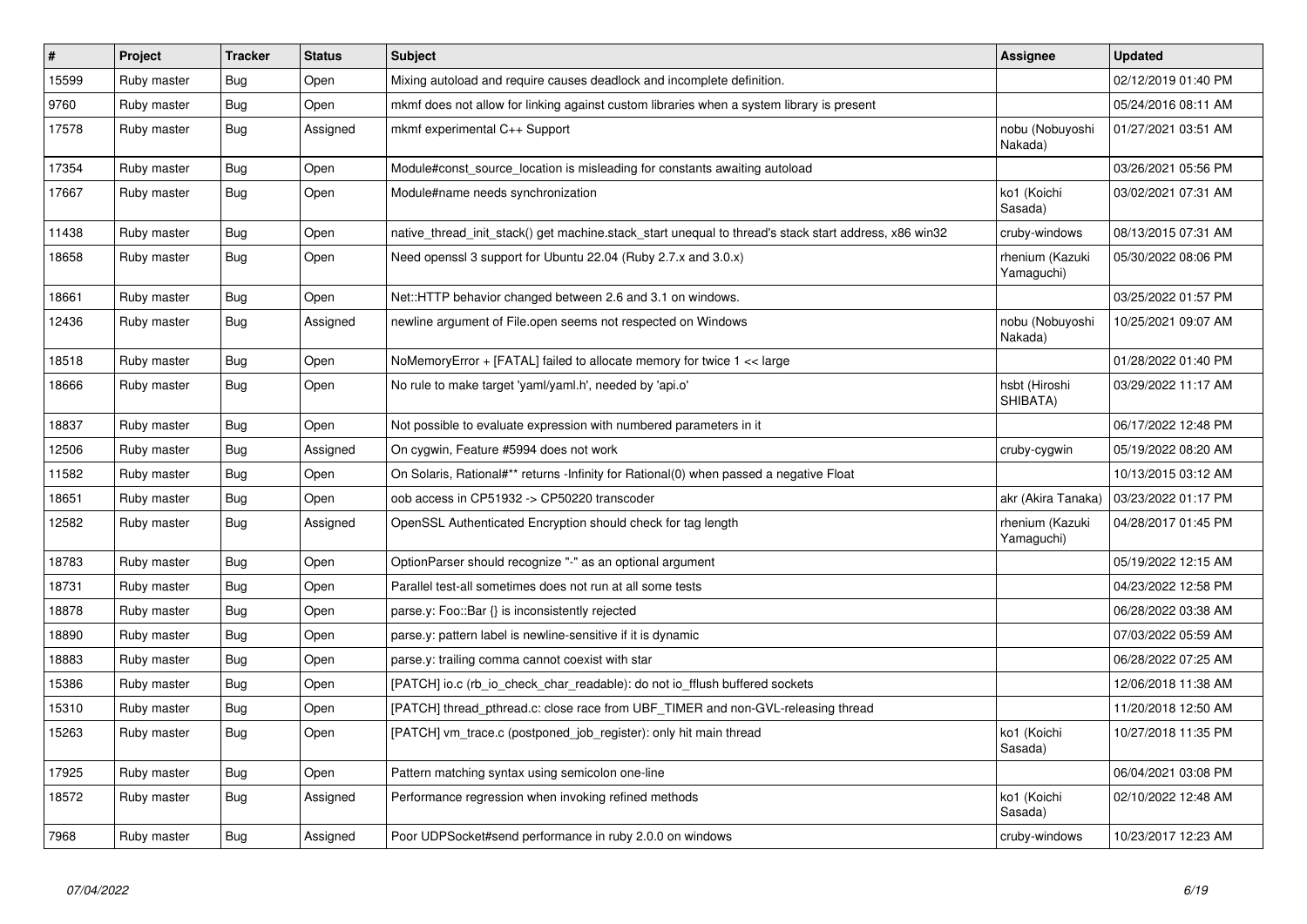| #     | Project     | <b>Tracker</b> | <b>Status</b> | <b>Subject</b>                                                                   | Assignee                      | <b>Updated</b>      |
|-------|-------------|----------------|---------------|----------------------------------------------------------------------------------|-------------------------------|---------------------|
| 18036 | Ruby master | <b>Bug</b>     | Open          | Pthread fibers become invalid on fork - different from normal fibers.            | ioquatix (Samuel<br>Williams) | 08/19/2021 07:05 AM |
| 17774 | Ruby master | <b>Bug</b>     | Open          | Quantified empty group causes regex to fail                                      |                               | 10/13/2021 04:43 PM |
| 17146 | Ruby master | Bug            | Open          | Queue operations are allowed after it is frozen                                  |                               | 10/20/2021 08:32 PM |
| 10128 | Ruby master | Bug            | Open          | Quoting problem for arguments of Kernel.system, Kernel.exec on Windows           | cruby-windows                 | 12/30/2019 03:00 AM |
| 18782 | Ruby master | <b>Bug</b>     | Open          | Race conditions in autoload when loading the same feature with multiple threads. |                               | 05/18/2022 09:22 PM |
| 17180 | Ruby master | <b>Bug</b>     | Open          | Ractor and constant referencing                                                  |                               | 09/20/2020 05:43 PM |
| 17359 | Ruby master | Bug            | Open          | Ractor copy mode is not Ractor-safe                                              | ko1 (Koichi<br>Sasada)        | 12/02/2020 05:42 PM |
| 17677 | Ruby master | Bug            | Assigned      | Ractor crashes fork when blocking                                                | ko1 (Koichi<br>Sasada)        | 03/09/2021 12:42 AM |
| 18024 | Ruby master | <b>Bug</b>     | Assigned      | Ractor crashes when connections are closed in multiple Ractors                   | ko1 (Koichi<br>Sasada)        | 12/14/2021 04:41 PM |
| 18119 | Ruby master | Bug            | Open          | Ractor crashes when instantiating classes                                        | ko1 (Koichi<br>Sasada)        | 09/14/2021 01:42 AM |
| 17679 | Ruby master | Bug            | Assigned      | Ractor incoming channel can consume unlimited resources                          | ko1 (Koichi<br>Sasada)        | 06/30/2022 10:49 AM |
| 18129 | Ruby master | <b>Bug</b>     | Open          | Ractor-incompatible global variables can be accessed through alias               |                               | 08/23/2021 10:08 PM |
| 17543 | Ruby master | <b>Bug</b>     | Open          | Ractor isolation broken by `self` in shareable proc                              | ko1 (Koichi<br>Sasada)        | 01/29/2021 03:06 PM |
| 17506 | Ruby master | <b>Bug</b>     | Open          | Ractor isolation broken by ThreadGroup                                           |                               | 01/03/2021 08:05 PM |
| 17998 | Ruby master | <b>Bug</b>     | Assigned      | ractor: process hanging (with ractors initialized, but not being used)           | ko1 (Koichi<br>Sasada)        | 12/02/2021 08:17 PM |
| 17624 | Ruby master | Bug            | Open          | Ractor.receive is not thread-safe                                                | ko1 (Koichi<br>Sasada)        | 09/14/2021 01:40 AM |
| 17678 | Ruby master | <b>Bug</b>     | Assigned      | Ractors do not restart after fork                                                | ko1 (Koichi<br>Sasada)        | 03/09/2021 12:42 AM |
| 18816 | Ruby master | Bug            | Open          | Ractor segfaulting MacOS 12.4 (aarch64 / M1 processor)                           |                               | 06/13/2022 01:46 PM |
| 18258 | Ruby master | <b>Bug</b>     | Open          | Ractor.shareable? can be slow and mutates internal object flags.                 | ko1 (Koichi<br>Sasada)        | 10/21/2021 08:58 AM |
| 18760 | Ruby master | <b>Bug</b>     | Open          | Ractors vs "skynet" microbenchmark                                               |                               | 05/02/2022 11:36 PM |
| 17826 | Ruby master | Bug            | Assigned      | Ractor#take hangs if used in multiple Threads                                    | ko1 (Koichi<br>Sasada)        | 12/15/2021 01:30 PM |
| 18580 | Ruby master | <b>Bug</b>     | Open          | Range#include? inconsistency for beginless String ranges                         |                               | 03/09/2022 10:22 PM |
| 18473 | Ruby master | Bug            | Open          | Raw data in Socket:: Option#inspect on Amazon Linux 2                            |                               | 01/11/2022 02:13 PM |
| 18257 | Ruby master | <b>Bug</b>     | Open          | rb_mRubyVMFrozenCore is broken by GC run                                         |                               | 02/10/2022 12:36 PM |
| 18492 | Ruby master | <b>Bug</b>     | Open          | 'rb_rescue2' inside 'rb_protect' segfaults on Windows                            |                               | 01/14/2022 03:17 PM |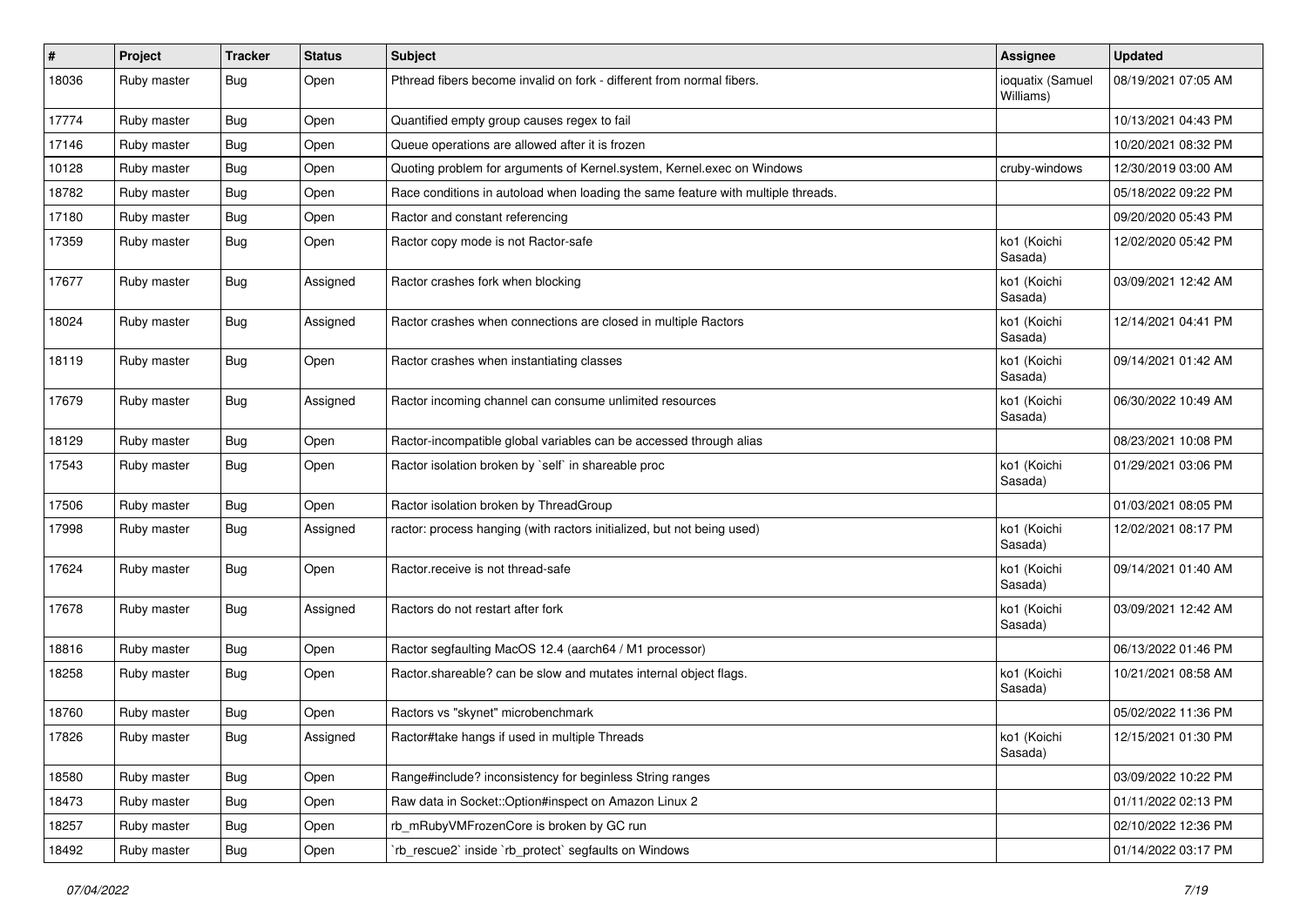| #     | Project     | <b>Tracker</b> | <b>Status</b> | Subject                                                                                                                                                             | <b>Assignee</b>                        | <b>Updated</b>      |
|-------|-------------|----------------|---------------|---------------------------------------------------------------------------------------------------------------------------------------------------------------------|----------------------------------------|---------------------|
| 18472 | Ruby master | Bug            | Open          | rb w32 map errno is not found on Ruby-3.1.0                                                                                                                         |                                        | 01/13/2022 09:59 AM |
| 18456 | Ruby master | <b>Bug</b>     | Open          | rdoc non-determinism: module includes can be added once or twice to generated .ri                                                                                   |                                        | 01/01/2022 11:16 PM |
| 7859  | Ruby master | Bug            | Assigned      | Readline: Incorrect arrow key behavior in vi_editing_mode insert mode with Readline 6.2                                                                             | kouji (Kouji Takao)                    | 12/25/2017 06:15 PM |
| 15428 | Ruby master | Bug            | Open          | Refactor Proc#>> and #<<                                                                                                                                            |                                        | 08/20/2021 06:31 PM |
| 18799 | Ruby master | <b>Bug</b>     | Open          | Refinement#import methods vs attr reader                                                                                                                            |                                        | 05/25/2022 06:50 AM |
| 14083 | Ruby master | <b>Bug</b>     | Open          | Refinement in block calling incorrect method                                                                                                                        |                                        | 11/05/2017 07:36 PM |
| 11704 | Ruby master | <b>Bug</b>     | Assigned      | Refinements only get "used" once in loop                                                                                                                            | matz (Yukihiro<br>Matsumoto)           | 04/14/2016 02:45 AM |
| 14838 | Ruby master | <b>Bug</b>     | Open          | RegexpError with double "s" in look-behind assertion in case-insensitive unicode regexp                                                                             |                                        | 06/09/2018 04:04 PM |
| 14364 | Ruby master | <b>Bug</b>     | Open          | Regexp last match variable in procs                                                                                                                                 |                                        | 09/14/2018 05:28 AM |
| 16145 | Ruby master | Bug            | Open          | regexp match error if mixing /i, character classes, and utf8                                                                                                        |                                        | 09/06/2019 05:52 AM |
| 18686 | Ruby master | Bug            | Open          | Regexp supporting unexpected age properties in Ruby < 3.2                                                                                                           |                                        | 04/08/2022 06:52 PM |
| 18009 | Ruby master | <b>Bug</b>     | Open          | Regexps \w and \W with /i option and /u option produce inconsistent results under nested negation and<br>intersection                                               |                                        | 06/28/2021 09:09 AM |
| 8444  | Ruby master | <b>Bug</b>     | Open          | Regexp vars \$~ and friends are not thread local                                                                                                                    | ko1 (Koichi<br>Sasada)                 | 07/30/2019 07:38 AM |
| 13671 | Ruby master | Bug            | Assigned      | Regexp with lookbehind and case-insensitivity raises RegexpError only on strings with certain characters                                                            | duerst (Martin<br>Dürst)               | 11/30/2021 04:42 AM |
| 16776 | Ruby master | Bug            | Assigned      | Regression in coverage library                                                                                                                                      | ko1 (Koichi<br>Sasada)                 | 11/24/2021 07:26 AM |
| 18751 | Ruby master | Bug            | Open          | Regression on master for Method#== when comparing public with private method                                                                                        |                                        | 05/18/2022 01:27 AM |
| 18608 | Ruby master | <b>Bug</b>     | Open          | 'require': cannot load such file -- ripper (LoadError) after 'make distclean'                                                                                       |                                        | 05/27/2022 04:10 AM |
| 15993 | Ruby master | <b>Bug</b>     | Open          | 'require' doesn't work if there are Cyrillic chars in the path to Ruby dir                                                                                          |                                        | 07/09/2021 04:08 PM |
| 18355 | Ruby master | <b>Bug</b>     | Assigned      | require("pathname") within rack application chnages behaviors of Pathname methods, such as absolute?(),<br>when there are two versions of 'pathname' gem installed. | hsbt (Hiroshi<br>SHIBATA)              | 11/30/2021 08:01 AM |
| 13513 | Ruby master | <b>Bug</b>     | Assigned      | Resolv::DNS::Message.decode hangs after detecting truncation in UDP messages                                                                                        | akr (Akira Tanaka)                     | 03/08/2021 11:35 PM |
| 13864 | Ruby master | <b>Bug</b>     | Assigned      | Rinda multicast test failures due to missing default route                                                                                                          | seki (Masatoshi<br>Seki)               | 08/17/2021 07:16 AM |
| 17037 | Ruby master | <b>Bug</b>     | Open          | rounding of Rational#to_f                                                                                                                                           |                                        | 08/26/2020 03:54 AM |
| 9507  | Ruby master | <b>Bug</b>     | Open          | Ruby 2.1.0 is broken on ARMv5: tried to create Proc object without a block                                                                                          | charliesome<br>(Charlie<br>Somerville) | 01/05/2018 09:00 PM |
| 14387 | Ruby master | Bug            | Open          | Ruby 2.5 <sup>D</sup> Alpine Linux 000000000000 SystemStackError 00000                                                                                              |                                        | 04/21/2020 03:13 PM |
| 14418 | Ruby master | Bug            | Open          | ruby 2.5 slow regexp execution                                                                                                                                      |                                        | 12/29/2019 10:34 AM |
| 18457 | Ruby master | Bug            | Open          | ruby 2.7.5 fiddle/types.rb use uint32_t but fiddle/cparser.rb lacks uint32_t                                                                                        |                                        | 01/03/2022 01:00 PM |
| 17373 | Ruby master | Bug            | Open          | Ruby 3.0 is slower at Discourse bench than Ruby 2.7                                                                                                                 |                                        | 01/04/2021 06:47 AM |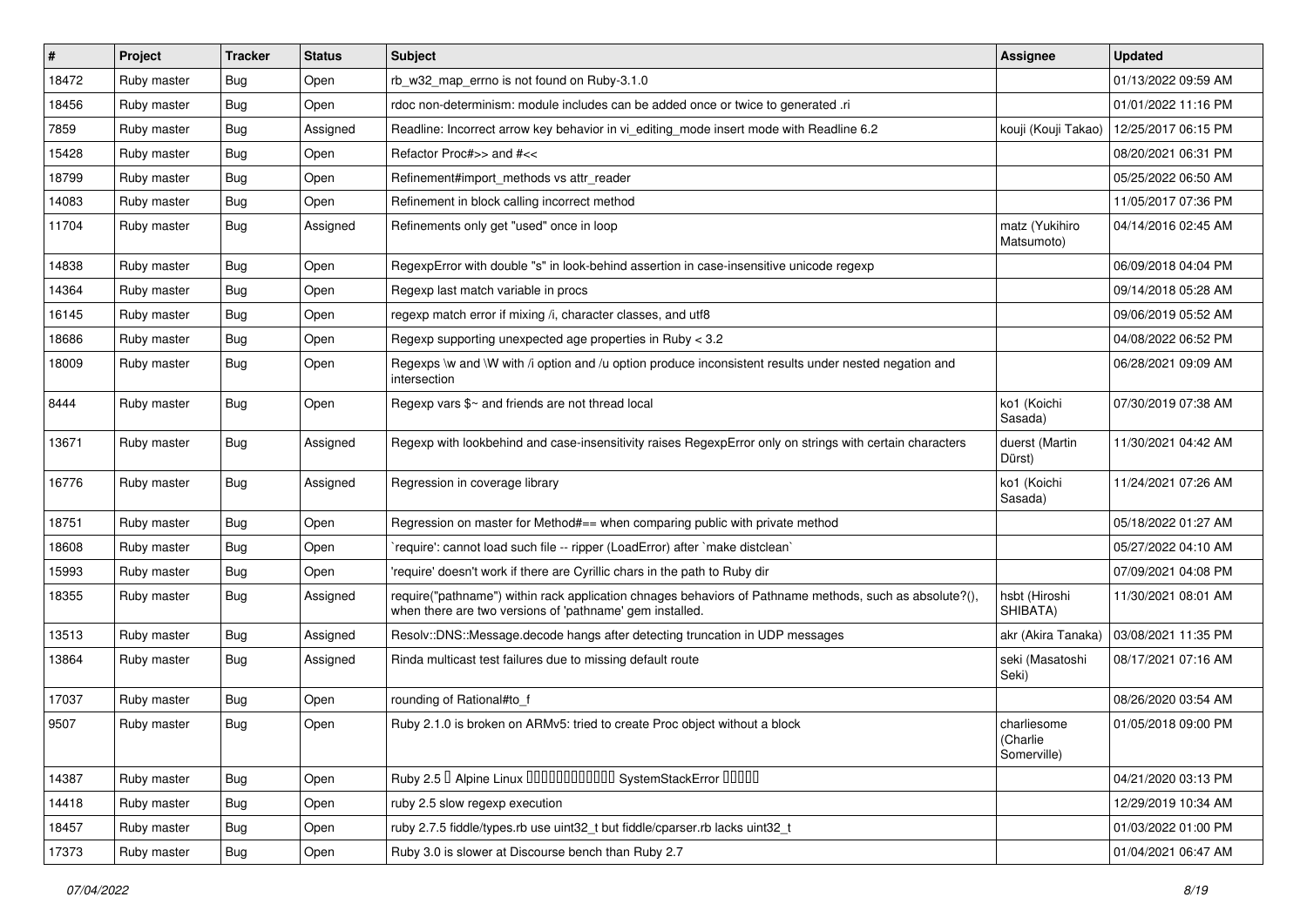| $\#$  | Project     | <b>Tracker</b> | <b>Status</b> | <b>Subject</b>                                                                               | <b>Assignee</b>               | <b>Updated</b>      |
|-------|-------------|----------------|---------------|----------------------------------------------------------------------------------------------|-------------------------------|---------------------|
| 17478 | Ruby master | Bug            | Assigned      | Ruby3.0 is slower than Ruby2.7.2 when parsing a large CSV file                               | kou (Kouhei<br>Sutou)         | 11/24/2021 05:12 AM |
| 18281 | Ruby master | <b>Bug</b>     | Open          | Ruby 3.1.0: gem uninstall -alx fails to uninstall debug                                      |                               | 06/16/2022 01:08 AM |
| 18337 | Ruby master | <b>Bug</b>     | Assigned      | Ruby allows zero-width characters in identifiers                                             | duerst (Martin<br>Dürst)      | 11/24/2021 09:13 AM |
| 10436 | Ruby master | <b>Bug</b>     | Open          | ruby -c and ripper inconsistency: m(&nil) {}                                                 |                               | 08/27/2019 12:08 AM |
| 14422 | Ruby master | <b>Bug</b>     | Open          | Ruby configuration options should not be reused for gem builds                               |                               | 03/05/2018 03:32 PM |
| 17142 | Ruby master | <b>Bug</b>     | Open          | Ruby fails to build in AIX                                                                   |                               | 03/20/2021 07:08 AM |
| 18758 | Ruby master | <b>Bug</b>     | Open          | Ruby fails to build on M1 Mac when x86 Homebrew is installed                                 |                               | 04/28/2022 03:19 PM |
| 18733 | Ruby master | <b>Bug</b>     | Open          | Ruby GC problems cause performance issue with Ractor                                         |                               | 04/15/2022 09:13 AM |
| 11269 | Ruby master | Bug            | Assigned      | ruby_init_setproctitle() should be called before require_libraries()                         | kosaki (Motohiro<br>KOSAKI)   | 06/17/2015 03:01 AM |
| 18464 | Ruby master | <b>Bug</b>     | Assigned      | RUBY_INTERNAL_EVENT_NEWOBJ tracepoint causes an interpreter crash when combined with Ractors | ko1 (Koichi<br>Sasada)        | 06/08/2022 08:25 AM |
| 16905 | Ruby master | <b>Bug</b>     | Open          | Ruby required to build Ruby on Haiku?                                                        |                               | 05/24/2020 08:08 AM |
| 16810 | Ruby master | <b>Bug</b>     | Open          | ruby segfaults on s390x with musl libc                                                       |                               | 03/05/2021 01:38 AM |
| 18842 | Ruby master | Bug            | Open          | Ruby's Resolv library does not handle correctly the `NODATA` case                            |                               | 06/19/2022 05:39 PM |
| 5317  | Ruby master | Bug            | Assigned      |                                                                                              | nobu (Nobuyoshi<br>Nakada)    | 01/05/2018 09:00 PM |
| 18002 | Ruby master | Bug            | Open          | s390x: Tests failing without LC_ALL env                                                      | jaruga (Jun Aruga)            | 07/12/2021 04:30 PM |
| 13571 | Ruby master | <b>Bug</b>     | Open          | Script arguments, encoding, windows / MinGW                                                  |                               | 11/12/2017 10:53 PM |
| 17799 | Ruby master | <b>Bug</b>     | Open          | Seg fault in rb_class_clear_method_cache                                                     |                               | 12/09/2021 05:39 AM |
| 18413 | Ruby master | <b>Bug</b>     | Open          | Segfault in `ripper/lexer.rb`                                                                |                               | 12/17/2021 04:49 PM |
| 18412 | Ruby master | Bug            | Open          | Segfault in test ractor.rb                                                                   |                               | 12/17/2021 04:23 AM |
| 18034 | Ruby master | <b>Bug</b>     | Assigned      | Segmentation fault fiddle with `--enable-bundled-libffi` and macOS                           | kou (Kouhei<br>Sutou)         | 11/30/2021 07:39 AM |
| 5334  | Ruby master | Bug            | Assigned      | Segmentation fault in InternetExplorer IServiceProvider interface                            | suke (Masaki<br>Suketa)       | 12/30/2019 03:00 AM |
| 12444 | Ruby master | <b>Bug</b>     | Assigned      | Segmentation fault when running TestException#test machine stackoverflow on cygwin           | cruby-cygwin                  | 05/19/2022 08:20 AM |
| 16288 | Ruby master | <b>Bug</b>     | Open          | Segmentation fault with finalizers, threads                                                  |                               | 12/19/2019 07:46 PM |
| 18142 | Ruby master | <b>Bug</b>     | Assigned      | Segmentation fault with Ruby 3.0.2                                                           | k0kubun (Takashi<br>Kokubun)  | 09/02/2021 07:43 AM |
| 17196 | Ruby master | <b>Bug</b>     | Assigned      | Segmentation Fault with Socket#close in Ractors                                              | ko1 (Koichi<br>Sasada)        | 03/20/2022 01:52 PM |
| 18818 | Ruby master | Bug            | Open          | SEGV (Fiber scheduler?)                                                                      | ioquatix (Samuel<br>Williams) | 06/06/2022 06:31 PM |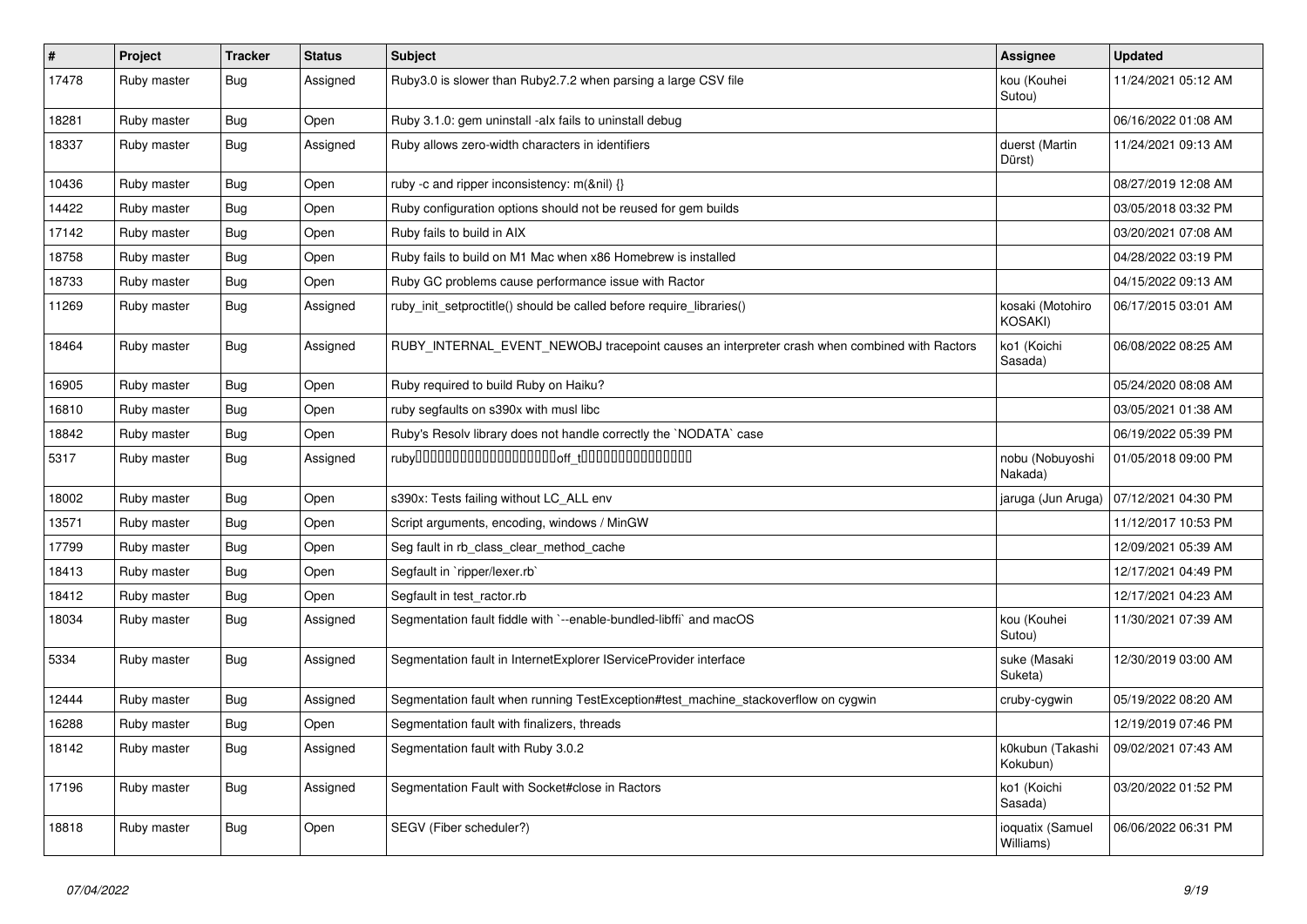| $\sharp$ | Project     | <b>Tracker</b> | <b>Status</b> | <b>Subject</b>                                                                                                                                        | <b>Assignee</b>              | <b>Updated</b>      |
|----------|-------------|----------------|---------------|-------------------------------------------------------------------------------------------------------------------------------------------------------|------------------------------|---------------------|
| 14049    | Ruby master | <b>Bug</b>     | Open          | SEGV svn 60401 require_relative                                                                                                                       |                              | 10/26/2017 05:25 PM |
| 18186    | Ruby master | Bug            | Open          | SEGV with system command - MinGW?                                                                                                                     |                              | 09/22/2021 03:20 PM |
| 11230    | Ruby master | <b>Bug</b>     | Open          | Should rb struct s members() be public API?                                                                                                           |                              | 04/17/2021 05:06 PM |
| 11064    | Ruby master | Bug            | Open          | #singleton methods for objects with special singleton class returns an empty array                                                                    |                              | 01/31/2022 05:02 AM |
| 14474    | Ruby master | <b>Bug</b>     | Open          | skip "TestException#test_thread_signal_location" as known bug                                                                                         |                              | 12/10/2018 07:09 AM |
| 17995    | Ruby master | Bug            | Open          | Slow down when mjit and Ractor are being used at same time                                                                                            | k0kubun (Takashi<br>Kokubun) | 06/11/2022 04:02 AM |
| 18759    | Ruby master | <b>Bug</b>     | Open          | snapshot-ruby_2_7: test failure on macos-12                                                                                                           |                              | 04/28/2022 12:18 AM |
| 17926    | Ruby master | <b>Bug</b>     | Open          | spec/ruby/core/file/atime_spec.rb: a random failing test on Travis ppc64le                                                                            |                              | 06/02/2021 04:35 PM |
| 16158    | Ruby master | Bug            | Open          | "st" Character Sequence In Regex Look-Behind Causes Illegal Pattern Error When Combined With POSIX<br>Bracket Expressions And Case Insensitivity Flag |                              | 09/17/2019 09:37 AM |
| 14679    | Ruby master | Bug            | Assigned      | StdLib gems should properly specify their dependencies                                                                                                | hsbt (Hiroshi<br>SHIBATA)    | 04/11/2018 01:14 PM |
| 11526    | Ruby master | <b>Bug</b>     | Assigned      | Streaming HTTP requests are not idempotent and should not be retried                                                                                  | naruse (Yui<br>NARUSE)       | 07/01/2019 09:16 PM |
| 16497    | Ruby master | Bug            | Assigned      | StringIO#internal_encoding is broken (more severely in 2.7)                                                                                           | nobu (Nobuyoshi<br>Nakada)   | 10/26/2021 04:31 PM |
| 16927    | Ruby master | Bug            | Open          | String#tr won't return the expected result for some sign with diacritics                                                                              |                              | 06/01/2020 05:24 AM |
| 18886    | Ruby master | Bug            | Open          | Struct aref and aset don't trigger any tracepoints.                                                                                                   | ko1 (Koichi<br>Sasada)       | 06/29/2022 06:05 AM |
| 18826    | Ruby master | <b>Bug</b>     | Open          | Symbol#to_proc inconsistent, sometimes calls private methods                                                                                          |                              | 06/16/2022 07:27 AM |
| 18080    | Ruby master | <b>Bug</b>     | Open          | Syntax error on one-line pattern matching                                                                                                             |                              | 08/18/2021 12:38 AM |
| 7742     | Ruby master | <b>Bug</b>     | Open          | System encoding (Windows-1258) is not recognized by Ruby to convert back to UTF-8                                                                     | duerst (Martin<br>Dürst)     | 12/25/2017 06:15 PM |
| 4040     | Ruby master | Bug            | Assigned      | SystemStackError with Hash[*a] for Large _a_                                                                                                          | ko1 (Koichi<br>Sasada)       | 12/25/2017 06:14 PM |
| 14681    | Ruby master | <b>Bug</b>     | Open          | syswrite': stream closed in another thread (IOError)                                                                                                  |                              | 04/22/2018 12:12 AM |
| 17680    | Ruby master | <b>Bug</b>     | Open          | tab completion no longer works on irb3.0                                                                                                              |                              | 03/13/2021 08:06 AM |
| 18380    | Ruby master | <b>Bug</b>     | Open          | TestAddressResolve#test socket getnameinfo domain blocking test failures                                                                              |                              | 12/21/2021 04:22 PM |
| 14064    | Ruby master | <b>Bug</b>     | Open          | test-all with and without -j - incorrect assertions and missing test methods                                                                          |                              | 11/03/2017 10:54 PM |
| 12442    | Ruby master | Bug            | Assigned      | TestArgf#test textmode fails on cygwin                                                                                                                | cruby-cygwin                 | 05/19/2022 08:20 AM |
| 16492    | Ruby master | <b>Bug</b>     | Open          | TestBugReporter#test_bug_reporter_add test failures                                                                                                   | jaruga (Jun Aruga)           | 08/24/2021 01:12 PM |
| 12473    | Ruby master | Bug            | Assigned      | Test failure on fedora with TestTimeExtension#test_huge_precision                                                                                     | nobu (Nobuyoshi<br>Nakada)   | 04/28/2017 01:45 PM |
| 14090    | Ruby master | <b>Bug</b>     | Assigned      | TestGc#test_interrupt_in_finalizer` fails very rarely                                                                                                 | ko1 (Koichi<br>Sasada)       | 12/02/2021 07:24 PM |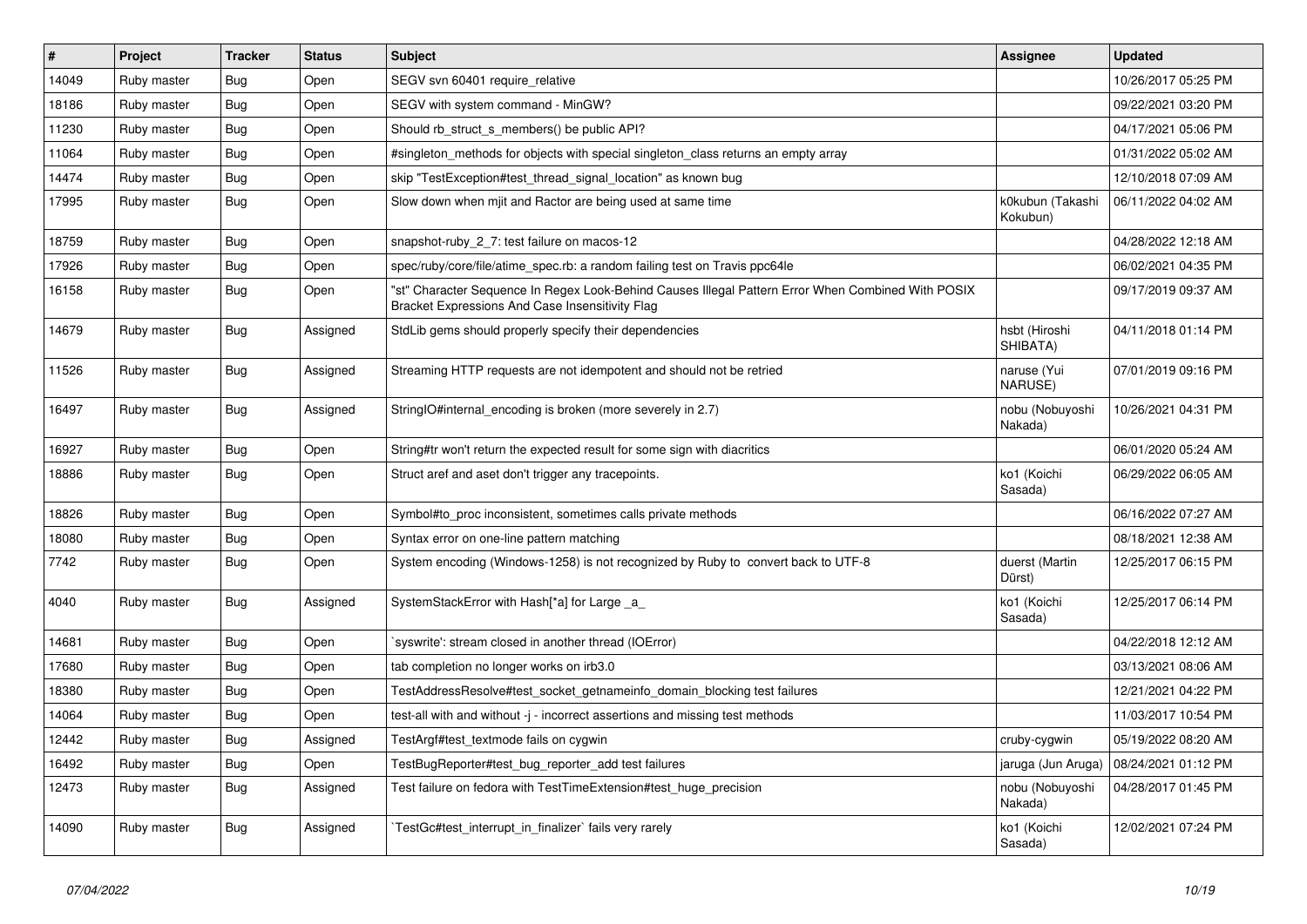| #     | Project     | <b>Tracker</b> | <b>Status</b> | <b>Subject</b>                                                                                                 | <b>Assignee</b>              | <b>Updated</b>      |
|-------|-------------|----------------|---------------|----------------------------------------------------------------------------------------------------------------|------------------------------|---------------------|
| 12445 | Ruby master | Bug            | Assigned      | Testing TestIO#test_open_fifo_does_not_block_other_threads results in deadlock on cygwin                       | cruby-cygwin                 | 05/19/2022 08:20 AM |
| 17999 | Ruby master | Bug            | Open          | TestMethod#test zsuper intermittent timeout error on raspbian10-aarch64 CI                                     |                              | 06/18/2021 01:33 AM |
| 12500 | Ruby master | Bug            | Open          | TestProcess#test_aspawn_too_long_path fails on mips with "argument too big"                                    |                              | 12/29/2019 10:38 AM |
| 10580 | Ruby master | Bug            | Open          | TestProcess#test_deadlock_by_signal_at_forking fails on ARM                                                    | akr (Akira Tanaka)           | 12/30/2019 03:00 AM |
| 4173  | Ruby master | Bug            | Open          | TestProcess#test wait and sigchild DDDDDDDD                                                                    |                              | 03/15/2018 08:29 AM |
| 14727 | Ruby master | Bug            | Assigned      | TestQueue#test queue with trap always timeout on Windows10                                                     | ko1 (Koichi<br>Sasada)       | 05/01/2018 02:59 AM |
| 18393 | Ruby master | Bug            | Open          | TestReadline#test interrupt in other thread fails on armv7hl                                                   |                              | 12/07/2021 02:03 PM |
| 13269 | Ruby master | <b>Bug</b>     | Assigned      | test/readline/test readline.rb and mingw                                                                       | nobu (Nobuyoshi<br>Nakada)   | 03/13/2017 08:56 AM |
| 18073 | Ruby master | Bug            | Open          | test/ruby/test_jit.rb: "error: invalid use of '_builtin_va_arg_pack ()"" on Ruby 2.7.4 on gcc 4.8.5            |                              | 12/03/2021 03:04 PM |
| 16265 | Ruby master | Bug            | Open          | Test (spec) failure using current MSYS2 tools, related to -fstack-protector and possibly<br>D FORTIFY SOURCE=2 |                              | 12/03/2019 03:09 PM |
| 16493 | Ruby master | Bug            | Open          | TestThreadQueue#test_thr_kill is flaky on AArch64                                                              |                              | 01/09/2020 09:39 AM |
| 14761 | Ruby master | Bug            | Open          | TestThread#test join limits hangs up on Solaris 10 with gcc                                                    |                              | 05/16/2018 05:23 AM |
| 16920 | Ruby master | Bug            | Open          | TestThread#test_signal_at_join fails on aarch64                                                                |                              | 12/07/2021 02:17 PM |
| 18763 | Ruby master | Bug            | Open          | The configure option "--with-openssl-dir" has lower precedence than pkg-config                                 |                              | 05/11/2022 11:39 AM |
| 18797 | Ruby master | Bug            | Open          | Third argument to Regexp.new is a bit broken                                                                   |                              | 05/23/2022 10:11 AM |
| 15072 | Ruby master | Bug            | Open          | thread.c:4356:5: error: implicit declaration of function 'ubf list atfork'                                     | normalperson<br>(Eric Wong)  | 09/20/2018 03:32 AM |
| 8185  | Ruby master | Bug            | Open          | Thread/fork issue                                                                                              |                              | 12/30/2019 03:00 AM |
| 12689 | Ruby master | Bug            | Open          | Thread isolation of $$~$ and \$                                                                                |                              | 04/01/2021 08:51 PM |
| 15438 | Ruby master | Bug            | Open          | Threads can't switch faster than TIME_QUANTUM_(NSEC USEC MSEC)                                                 |                              | 03/25/2019 08:53 PM |
| 11174 | Ruby master | Bug            | Open          | threads memory leak                                                                                            | ko1 (Koichi<br>Sasada)       | 06/17/2019 03:17 PM |
| 18144 | Ruby master | Bug            | Open          | Timeout not working while regular expression match is running                                                  |                              | 09/02/2021 07:08 AM |
| 17289 | Ruby master | Bug            | Assigned      | Time#strftime occurs Segmentation Fault on ruby-2.7.2p137                                                      | shyouhei<br>(Shyouhei Urabe) | 11/05/2020 07:57 AM |
| 18132 | Ruby master | Bug            | Open          | TODO: fix ccan/list thread safety                                                                              |                              | 01/02/2022 08:22 AM |
| 18269 | Ruby master | Bug            | Open          | trace_opt_not and trace_opt_regexpmatch2 insns are indistinguishable                                           |                              | 11/12/2021 07:44 AM |
| 7976  | Ruby master | Bug            | Assigned      | TracePoint call is at call point, not call site                                                                | ko1 (Koichi<br>Sasada)       | 01/05/2018 09:00 PM |
| 6351  | Ruby master | Bug            | Assigned      | transcode table generator does not support multi characters of Unicode                                         | duerst (Martin<br>Dürst)     | 12/25/2017 06:15 PM |
| 18444 | Ruby master | Bug            | Open          | Trapped TSTP causes a locking deadlock in 3.0.3 onward                                                         |                              | 05/26/2022 10:29 PM |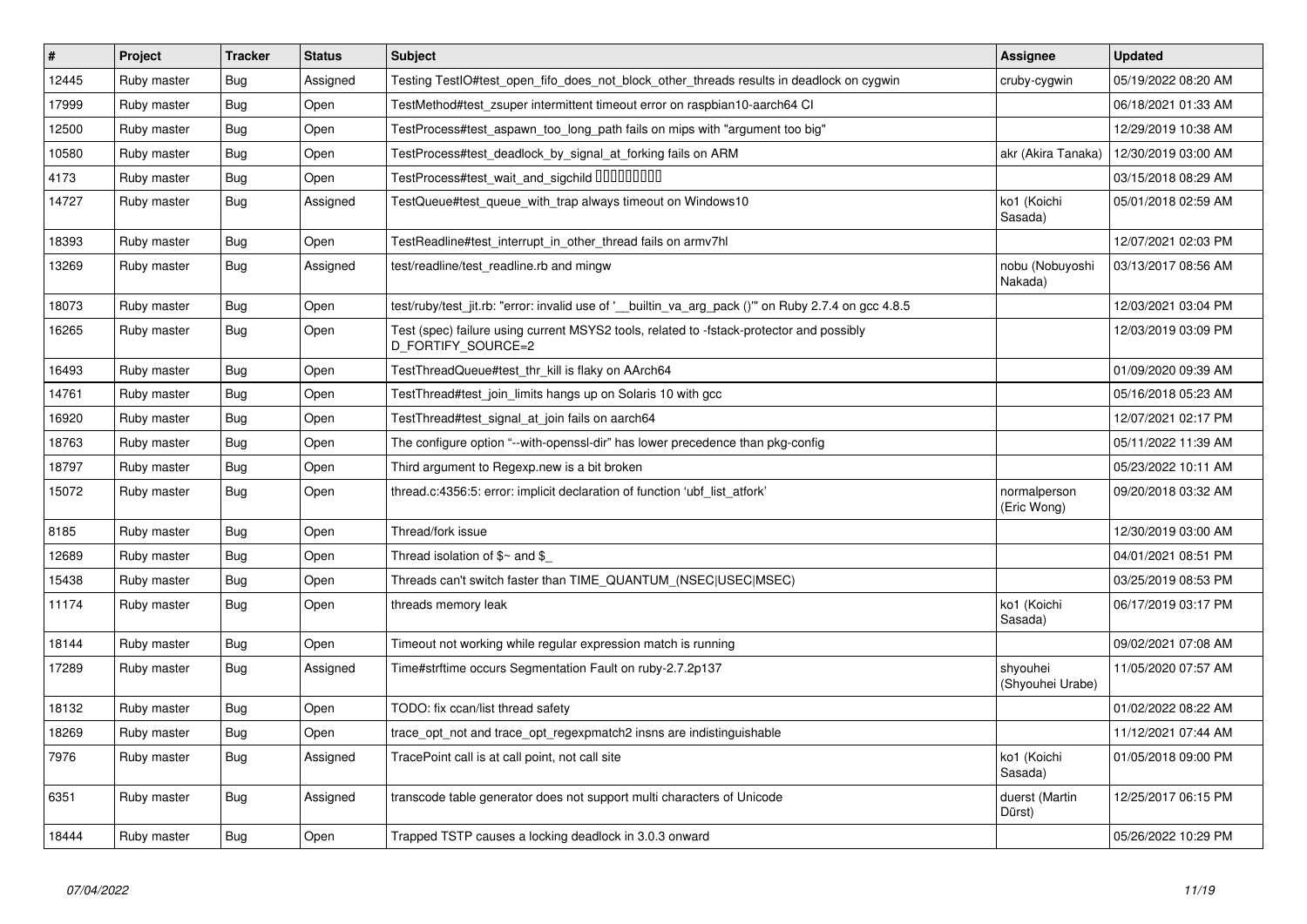| #     | Project     | <b>Tracker</b> | <b>Status</b> | Subject                                                                                                                           | Assignee                      | <b>Updated</b>      |
|-------|-------------|----------------|---------------|-----------------------------------------------------------------------------------------------------------------------------------|-------------------------------|---------------------|
| 12725 | Ruby master | Bug            | Assigned      | Trying to use ./miniruby before it exists                                                                                         | nobu (Nobuyoshi<br>Nakada)    | 04/28/2017 01:45 PM |
| 14582 | Ruby master | <b>Bug</b>     | Open          | Unable to use `method entry` and `method return` tracing probes since 2.5                                                         |                               | 06/18/2021 06:08 PM |
| 18013 | Ruby master | <b>Bug</b>     | Open          | Unexpected results when mxiing negated character classes and case-folding                                                         |                               | 06/29/2021 12:05 PM |
| 18510 | Ruby master | <b>Bug</b>     | Open          | Unexpected waiting for console when starting ruby on windows                                                                      |                               | 01/23/2022 02:53 PM |
| 18286 | Ruby master | <b>Bug</b>     | Open          | Universal arm64/x86_84 binary built on an x86_64 machine segfaults/is killed on arm64                                             |                               | 05/26/2022 09:45 PM |
| 17420 | Ruby master | Bug            | Open          | Unsafe mutation of \$" when doing non-RubyGems require in Ractor                                                                  | ko1 (Koichi<br>Sasada)        | 01/07/2021 01:23 PM |
| 12852 | Ruby master | <b>Bug</b>     | Open          | URI.parse can't handle non-ascii URIs                                                                                             | akira (akira<br>yamada)       | 12/12/2016 06:39 PM |
| 18740 | Ruby master | <b>Bug</b>     | Open          | Use of rightward assignment changes line number needed for line-targeted TracePoint                                               |                               | 04/27/2022 09:56 AM |
| 18795 | Ruby master | <b>Bug</b>     | Open          | Verbose GC debug output with -DRGENGC_DEBUG=5 causes a crash                                                                      |                               | 06/08/2022 08:24 AM |
| 7840  | Ruby master | <b>Bug</b>     | Open          | -Wdeclaration-after-statement is valid for C/ObjC but not for C++                                                                 | nobu (Nobuyoshi<br>Nakada)    | 06/02/2020 04:41 PM |
| 16959 | Ruby master | Bug            | Open          | Weakmap has specs and third-party usage despite being a private API                                                               |                               | 06/13/2020 08:54 PM |
| 18247 | Ruby master | <b>Bug</b>     | Open          | weird results for `Array#slice` or `Array#[]` with argument of type `Enumerator::ArithmeticSequence`                              |                               | 03/30/2022 11:05 PM |
| 17617 | Ruby master | Bug            | Open          | When a Ractor's incoming port is closed, Ractor.receive_if does not raise Ractor::ClosedError, but instead<br>blocks indefinitely | ko1 (Koichi<br>Sasada)        | 09/14/2021 01:40 AM |
| 15764 | Ruby master | Bug            | Open          | Whitespace and control characters should not be permitted in tokens                                                               | matz (Yukihiro<br>Matsumoto)  | 04/22/2019 07:48 AM |
| 14640 | Ruby master | Bug            | Open          | [win32] File.realpath treats a relative path with a drive letter as an absolute path.                                             | cruby-windows                 | 12/10/2018 07:09 AM |
| 12040 | Ruby master | <b>Bug</b>     | Assigned      | [Win32] File.stat fails on a mounted volume                                                                                       | cruby-windows                 | 02/01/2016 08:13 AM |
| 15550 | Ruby master | Bug            | Assigned      | Windows - gem bin files - can't run from bash shell                                                                               | hsbt (Hiroshi<br>SHIBATA)     | 03/20/2019 01:05 AM |
| 18794 | Ruby master | Bug            | Open          | Windows - intermittent SEGV TestObjSpace#test_reachable_objects_during_iteration                                                  |                               | 06/30/2022 11:13 PM |
| 18359 | Ruby master | <b>Bug</b>     | Open          | [Windows MinGW] warning Please include winsock2.h before windows.h                                                                |                               | 11/23/2021 05:07 PM |
| 18737 | Ruby master | <b>Bug</b>     | Open          | Windows 'require' is case independent                                                                                             |                               | 04/22/2022 06:18 PM |
| 13644 | Ruby master | Bug            | Open          | Windows - Setting Time.now                                                                                                        |                               | 06/11/2017 03:43 AM |
| 15247 | Ruby master | <b>Bug</b>     | Open          | Windows - TEMP folder, non 8.3 & drive, fails & errors in test-all (ruby & rdoc)                                                  |                               | 10/23/2018 05:02 PM |
| 7964  | Ruby master | <b>Bug</b>     | Assigned      | Writing an ASCII-8BIT String to a StringIO created from a UTF-8 String                                                            | nobu (Nobuyoshi<br>Nakada)    | 01/05/2018 09:00 PM |
| 18454 | Ruby master | Bug            | Open          | YJIT slowing down key Discourse benchmarks                                                                                        |                               | 01/04/2022 08:45 AM |
| 15166 | Ruby master | Feature        | Assigned      | 2.5 times faster implementation than current gcd implmentation                                                                    | watson1978<br>(Shizuo Fujita) | 04/26/2019 09:12 PM |
| 18332 | Ruby master | Feature        | Open          | a ? b                                                                                                                             |                               | 12/29/2021 04:38 AM |
| 12272 | Ruby master | Feature        | Open          | Accepting HTML entity name in string literal                                                                                      |                               | 04/13/2016 05:16 AM |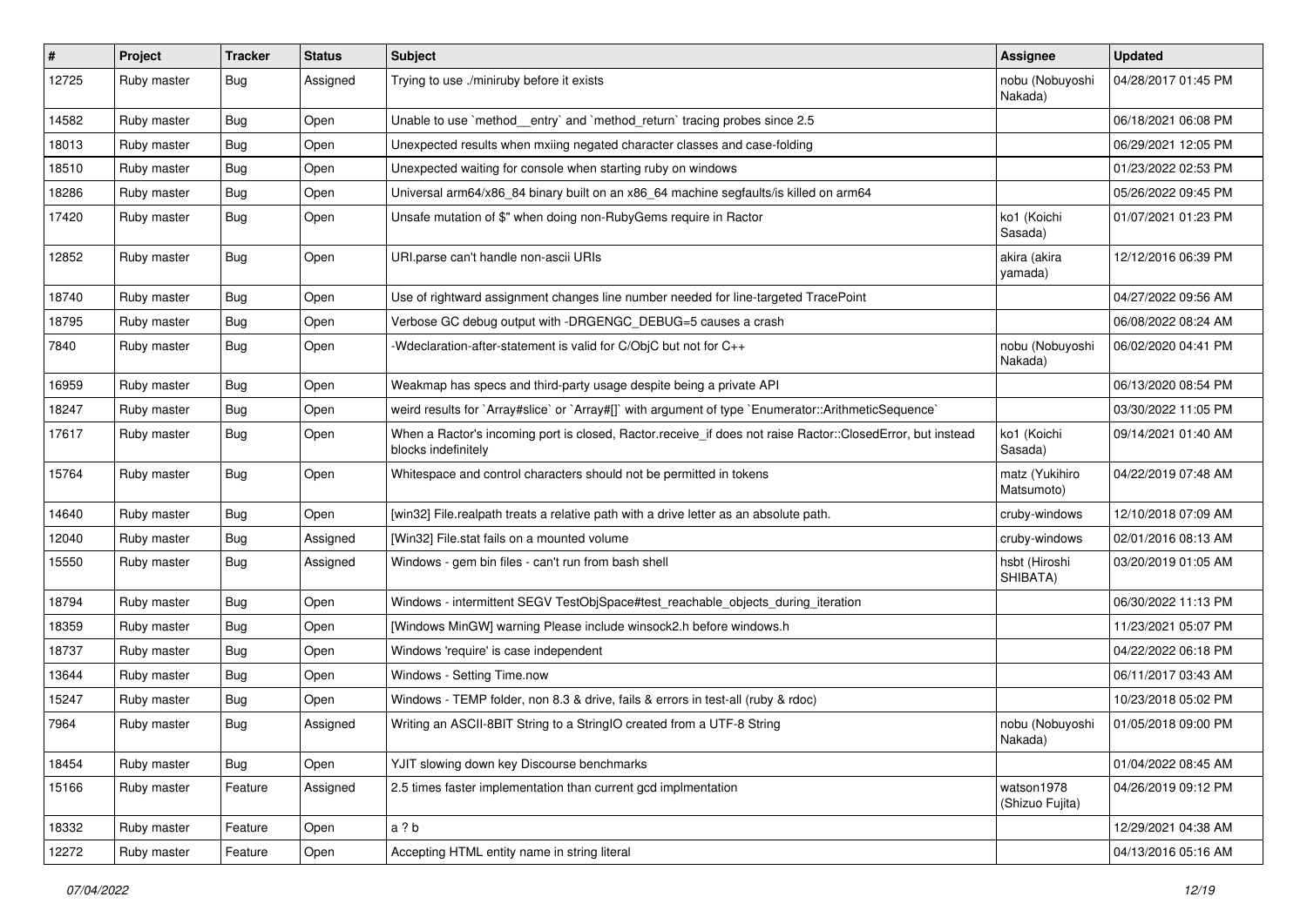| $\vert$ # | Project     | <b>Tracker</b> | <b>Status</b> | <b>Subject</b>                                                                                                                              | Assignee                               | <b>Updated</b>      |
|-----------|-------------|----------------|---------------|---------------------------------------------------------------------------------------------------------------------------------------------|----------------------------------------|---------------------|
| 12247     | Ruby master | Feature        | Open          | accept multiple arguments at Array#delete                                                                                                   |                                        | 04/04/2016 10:16 PM |
| 9347      | Ruby master | Feature        | Open          | Accept non callable argument to detect                                                                                                      | marcandre<br>(Marc-Andre<br>Lafortune) | 01/05/2018 09:00 PM |
| 16381     | Ruby master | Feature        | Open          | Accept resolv timeout in Net::HTTP                                                                                                          |                                        | 11/29/2019 04:38 PM |
| 9992      | Ruby master | Feature        | Open          | Access Modifiers (Internal Interfaces)                                                                                                      |                                        | 12/18/2017 03:04 PM |
| 12867     | Ruby master | Feature        | Open          | Add ability to check validity of a URL                                                                                                      |                                        | 12/23/2021 11:43 PM |
| 18812     | Ruby master | Feature        | Open          | Add ability to trace exit locations for YJIT                                                                                                |                                        | 06/01/2022 02:42 PM |
| 17834     | Ruby master | Feature        | Open          | Add a Bytes and BytesArray class that implement memoryview                                                                                  |                                        | 05/06/2021 02:22 PM |
| 18168     | Ruby master | Feature        | Open          | Add ActiveSupport deep_transform_values to Ruby                                                                                             |                                        | 09/15/2021 05:29 AM |
| 8042      | Ruby master | Feature        | Assigned      | Add Addrinfo#socket to create a socket that is not connected or bound                                                                       | matz (Yukihiro<br>Matsumoto)           | 12/25/2017 06:15 PM |
| 17155     | Ruby master | Feature        | Open          | Add a Diggable mixin                                                                                                                        |                                        | 09/05/2020 02:08 PM |
| 14758     | Ruby master | Feature        | Open          | Add a first-class support for isolated bounded packages / modules / contexts                                                                |                                        | 05/18/2018 09:13 AM |
| 17942     | Ruby master | Feature        | Open          | Add a `initialize(public @a, private @b)` shortcut syntax for defining public/private accessors for instance<br>vars as part of constructor |                                        | 12/13/2021 12:43 AM |
| 9185      | Ruby master | Feature        | Open          | Add alias_class_method or class_alias functionality                                                                                         |                                        | 01/05/2018 09:00 PM |
| 15541     | Ruby master | Feature        | Open          | Add alias symbolize_keys for symbolize_names kwarg for JSON.parse                                                                           |                                        | 01/15/2020 07:00 PM |
| 11181     | Ruby master | Feature        | Open          | Add a line directive to Ruby                                                                                                                | matz (Yukihiro<br>Matsumoto)           | 01/26/2016 02:04 AM |
| 7704      | Ruby master | Feature        | Open          | Add a list of enabled (experimental) language features.                                                                                     | matz (Yukihiro<br>Matsumoto)           | 12/25/2017 06:15 PM |
| 15446     | Ruby master | Feature        | Open          | Add a method `String#each match` to the Ruby core                                                                                           |                                        | 02/06/2019 08:00 AM |
| 13395     | Ruby master | Feature        | Open          | Add a method to check for not nil                                                                                                           |                                        | 09/30/2017 12:53 PM |
| 6682      | Ruby master | Feature        | Assigned      | Add a method to return an instance attached by a singleton class                                                                            | shyouhei<br>(Shyouhei Urabe)           | 12/25/2017 06:15 PM |
| 16761     | Ruby master | Feature        | Open          | Add an API to move the entire heap, as to make testing GC.compact compatibility easier                                                      |                                        | 05/07/2020 04:03 PM |
| 16665     | Ruby master | Feature        | Open          | Add an Array#except index method                                                                                                            |                                        | 03/15/2020 03:37 PM |
| 18762     | Ruby master | Feature        | Open          | Add an Array#undigits that compliments Integer#digits                                                                                       |                                        | 05/03/2022 08:08 PM |
| 13820     | Ruby master | Feature        | Open          | Add a nil coalescing operator                                                                                                               |                                        | 03/16/2021 03:34 PM |
| 6973      | Ruby master | Feature        | Assigned      | Add an #integral? method to Numeric to test for whole-number values                                                                         | mrkn (Kenta<br>Murata)                 | 12/25/2017 06:15 PM |
| 16946     | Ruby master | Feature        | Open          | Add an `intersperse` method                                                                                                                 |                                        | 06/11/2020 01:47 AM |
| 18275     | Ruby master | Feature        | Open          | Add an option to define method to not capture the surrounding environment                                                                   | ko1 (Koichi<br>Sasada)                 | 12/03/2021 02:34 PM |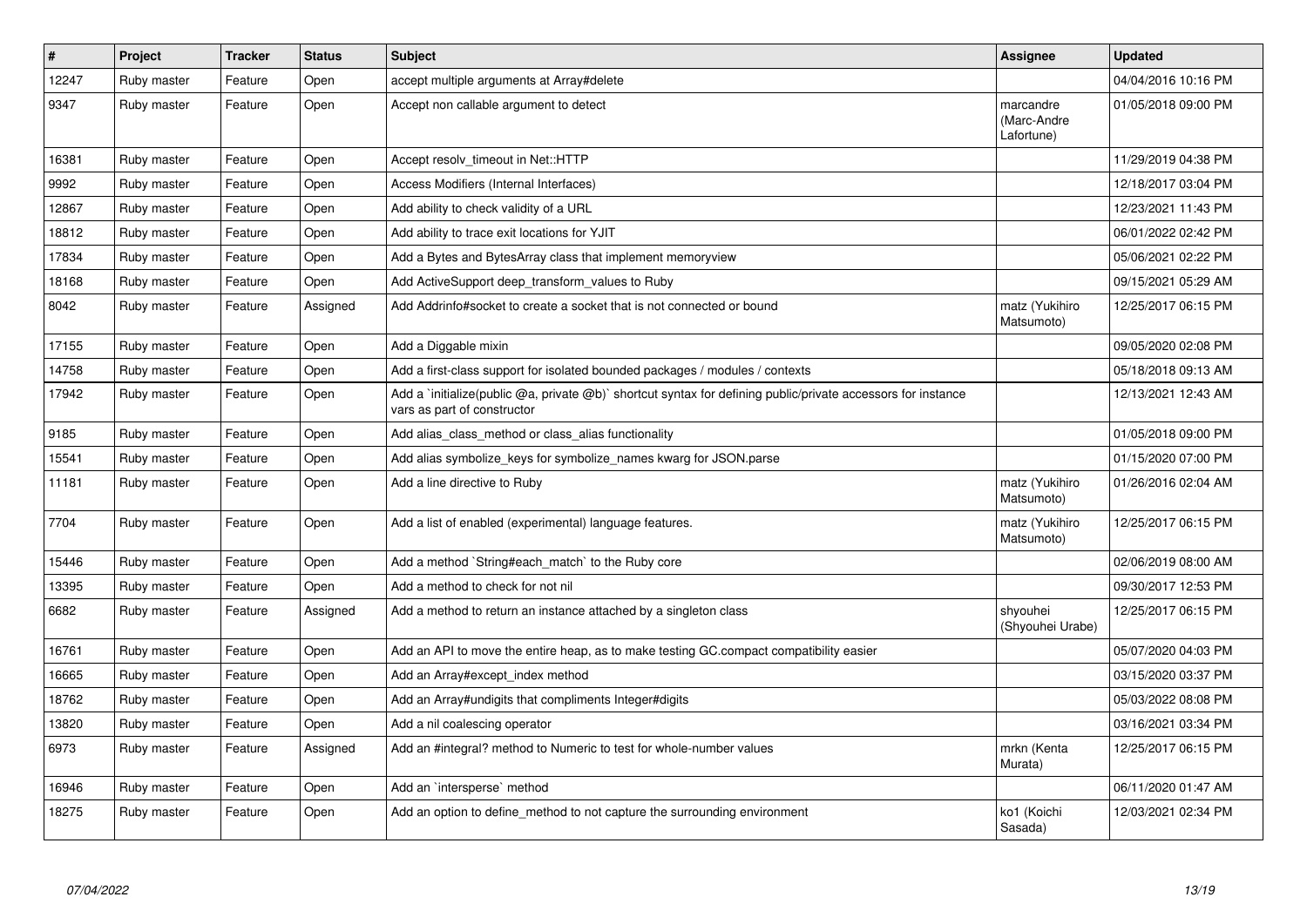| $\sharp$ | <b>Project</b> | <b>Tracker</b> | <b>Status</b> | Subject                                                                              | Assignee                     | <b>Updated</b>      |
|----------|----------------|----------------|---------------|--------------------------------------------------------------------------------------|------------------------------|---------------------|
| 6309     | Ruby master    | Feature        | Assigned      | Add a reference queue for weak references                                            | matz (Yukihiro<br>Matsumoto) | 08/23/2020 09:07 PM |
| 16913    | Ruby master    | Feature        | Open          | Add `ARGF#each_io`                                                                   |                              | 05/25/2020 11:33 PM |
| 8626     | Ruby master    | Feature        | Open          | Add a Set coercion method to the standard lib: Set (possible set)                    |                              | 12/23/2021 11:43 PM |
| 16012    | Ruby master    | Feature        | Assigned      | Add a (small) test-install suite?                                                    | hsbt (Hiroshi<br>SHIBATA)    | 07/30/2019 08:13 AM |
| 18004    | Ruby master    | Feature        | Open          | Add Async to the stdlib                                                              |                              | 11/26/2021 06:01 AM |
| 16244    | Ruby master    | Feature        | Open          | Add a Time#before? and Time#after? method                                            |                              | 12/15/2019 12:59 AM |
| 18228    | Ruby master    | Feature        | Open          | Add a 'timeout' option to 'IO.copy_stream'                                           |                              | 10/01/2021 05:10 AM |
| 18594    | Ruby master    | Feature        | Open          | Add a #to_h method on URI::Generic                                                   |                              | 03/31/2022 01:18 PM |
| 12455    | Ruby master    | Feature        | Open          | Add a way for class String to determine whether it has only numbers / digits or not  |                              | 07/20/2016 03:13 AM |
| 16018    | Ruby master    | Feature        | Open          | Add a way to deprecate methods                                                       |                              | 09/02/2019 06:24 AM |
| 15222    | Ruby master    | Feature        | Open          | Add a way to distinguish between Struct classes with and without keyword initializer |                              | 10/11/2018 01:16 PM |
| 12244    | Ruby master    | Feature        | Open          | Add a way to 'integer - integer % num'                                               | matz (Yukihiro<br>Matsumoto) | 05/17/2016 06:05 AM |
| 16150    | Ruby master    | Feature        | Open          | Add a way to request a frozen string from to_s                                       |                              | 06/03/2022 04:42 PM |
| 11148    | Ruby master    | Feature        | Open          | Add a way to require files, but not raise an exception when the file isn't found     |                              | 05/13/2015 05:57 PM |
| 18593    | Ruby master    | Feature        | Open          | Add back URI.escape                                                                  |                              | 02/18/2022 07:45 PM |
| 12802    | Ruby master    | Feature        | Open          | Add BLAKE2 support to Digest                                                         |                              | 09/02/2019 05:58 AM |
| 14066    | Ruby master    | Feature        | Assigned      | Add CAA DNS RR on Resolv                                                             | akr (Akira Tanaka)           | 11/10/2017 06:50 AM |
| 16282    | Ruby master    | Feature        | Open          | Add "call data" wrapper IMEMO object so inline cache can be updated                  |                              | 10/29/2019 12:13 AM |
| 11373    | Ruby master    | Feature        | Open          | Add command line option to query valid values for --dump                             |                              | 07/27/2021 11:09 AM |
| 13263    | Ruby master    | Feature        | Open          | Add companion integer nth-root method to recent Integer#isqrt                        |                              | 04/05/2017 12:49 AM |
| 15393    | Ruby master    | Feature        | Open          | Add compilation flags to freeze Array and Hash literals                              |                              | 01/15/2019 12:15 AM |
| 17496    | Ruby master    | Feature        | Open          | Add constant Math::TAU                                                               |                              | 01/13/2021 05:47 AM |
| 18146    | Ruby master    | Feature        | Open          | Add 'delete_prefix' and 'delete_suffix' to 'Pathname'                                |                              | 09/03/2021 04:59 AM |
| 14618    | Ruby master    | Feature        | Open          | Add display width method to String for CLI                                           |                              | 03/21/2018 04:00 AM |
| 16937    | Ruby master    | Feature        | Assigned      | Add DNS over HTTP to Resolv                                                          | akr (Akira Tanaka)           | 12/10/2020 09:15 AM |
| 15590    | Ruby master    | Feature        | Open          | Add dups to Array to find duplicates                                                 |                              | 02/08/2019 10:00 AM |
| 11577    | Ruby master    | Feature        | Open          | Add encodeURIComponent compatible API for URI                                        |                              | 10/09/2015 01:40 PM |
| 14077    | Ruby master    | Feature        | Open          | Add Encoding::FILESYSTEM and Encoding::LOCALE constants                              |                              | 11/03/2017 09:31 PM |
| 5970     | Ruby master    | Feature        | Assigned      | Add Enumerable#join with same semantics as Array#join                                | matz (Yukihiro<br>Matsumoto) | 12/25/2017 06:15 PM |
| 14399    | Ruby master    | Feature        | Open          | Add Enumerable#product                                                               |                              | 08/11/2019 09:34 PM |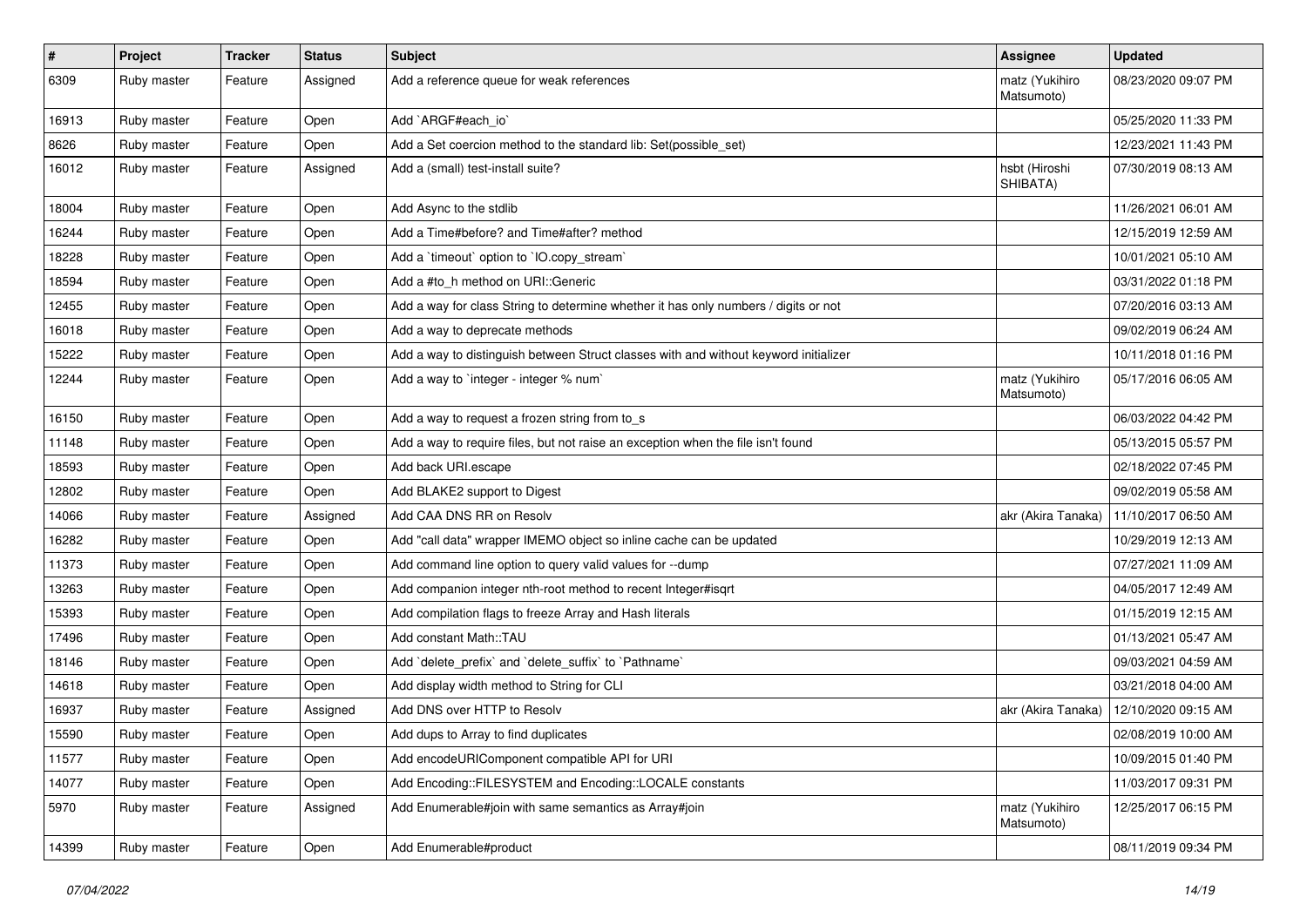| $\vert$ # | Project     | <b>Tracker</b> | <b>Status</b> | Subject                                                                                    | <b>Assignee</b>                      | <b>Updated</b>      |
|-----------|-------------|----------------|---------------|--------------------------------------------------------------------------------------------|--------------------------------------|---------------------|
| 14593     | Ruby master | Feature        | Open          | Add `Enumerator#concat`                                                                    |                                      | 03/08/2018 09:15 PM |
| 16833     | Ruby master | Feature        | Open          | Add Enumerator#empty?                                                                      |                                      | 05/06/2020 07:55 PM |
| 18438     | Ruby master | Feature        | Open          | Add `Exception#additional_message` to show additional error information                    |                                      | 02/07/2022 02:55 AM |
| 8960      | Ruby master | Feature        | Assigned      | Add Exception#backtrace_locations                                                          | ko1 (Koichi<br>Sasada)               | 11/25/2016 02:15 PM |
| 18564     | Ruby master | Feature        | Open          | Add Exception#detailed_message                                                             | mame (Yusuke<br>Endoh)               | 02/01/2022 08:06 PM |
| 13696     | Ruby master | Feature        | Open          | Add exchange and noreplace options to File.rename                                          | Glass_saga<br>(Masaki<br>Matsushita) | 12/01/2017 04:34 PM |
| 14092     | Ruby master | Feature        | Open          | Add extension key argument to Tempfile                                                     |                                      | 11/08/2017 06:47 PM |
| 13893     | Ruby master | Feature        | Open          | Add Fiber#[] and Fiber#[]= and restore Thread#[] and Thread#[]= to their original behavior |                                      | 08/14/2020 01:48 AM |
| 11583     | Ruby master | Feature        | Open          | Add File#unlink                                                                            |                                      | 10/12/2015 05:40 AM |
| 17165     | Ruby master | Feature        | Open          | Add `filter` and `flatten` keywords to `Enumerable#map`                                    |                                      | 09/13/2020 09:41 AM |
| 16929     | Ruby master | Feature        | Open          | Add GC.start(compact: true)                                                                |                                      | 06/01/2020 03:42 PM |
| 13924     | Ruby master | Feature        | Open          | Add headings/hints to RubyVM::InstructionSequence#disasm                                   |                                      | 09/20/2017 01:40 PM |
| 9556      | Ruby master | Feature        | Open          | Add HTTP#get block functionality to HTTP.get                                               |                                      | 02/23/2014 05:53 AM |
| 10481     | Ruby master | Feature        | Assigned      | Add "if" and "unless" clauses to rescue statements                                         | matz (Yukihiro<br>Matsumoto)         | 01/18/2015 02:46 PM |
| 7362      | Ruby master | Feature        | Assigned      | Adding Pathname#start_with?                                                                | akr (Akira Tanaka)                   | 12/25/2017 06:15 PM |
| 14476     | Ruby master | Feature        | Assigned      | Adding same_all? for checking whether all items in an Array are same                       | mrkn (Kenta<br>Murata)               | 08/28/2020 01:10 PM |
| 14404     | Ruby master | Feature        | Open          | Adding writev support to IO#write_nonblock                                                 |                                      | 01/29/2018 12:29 AM |
| 10489     | Ruby master | Feature        | Open          | Add inherit method for clearer and multiple inheritance                                    | matz (Yukihiro<br>Matsumoto)         | 12/10/2020 08:53 AM |
| 18835     | Ruby master | Feature        | Open          | Add InstructionSequence#type method                                                        |                                      | 06/16/2022 10:30 PM |
| 17830     | Ruby master | Feature        | Open          | Add Integer#previous and Integer#prev                                                      | matz (Yukihiro<br>Matsumoto)         | 04/27/2021 11:35 PM |
| 16245     | Ruby master | Feature        | Open          | Add interfaces to count and measure size all IMEMO objects                                 |                                      | 10/17/2019 09:16 PM |
| 16757     | Ruby master | Feature        | Open          | Add intersection to Range                                                                  |                                      | 01/22/2022 07:26 AM |
| 17833     | Ruby master | Feature        | Open          | add IO.readinto(b) where b is a bytes like object that is you can get a memoryview from    |                                      | 06/30/2021 02:36 PM |
| 17326     | Ruby master | Feature        | Open          | Add Kernel#must! to the standard library                                                   |                                      | 06/22/2022 04:10 PM |
| 11597     | Ruby master | Feature        | Open          | Add Linux-specific setfsuid(2)/setfsgid(2)                                                 |                                      | 10/15/2015 10:08 PM |
| 16231     | Ruby master | Feature        | Open          | Add #location to Net::HTTPResponse                                                         |                                      | 10/06/2019 11:14 PM |
| 14122     | Ruby master | Feature        | Open          | Add LogicError                                                                             |                                      | 06/17/2019 11:47 PM |
| 18179     | Ruby master | Feature        | Open          | Add Math methods to Numeric                                                                |                                      | 03/24/2022 02:54 PM |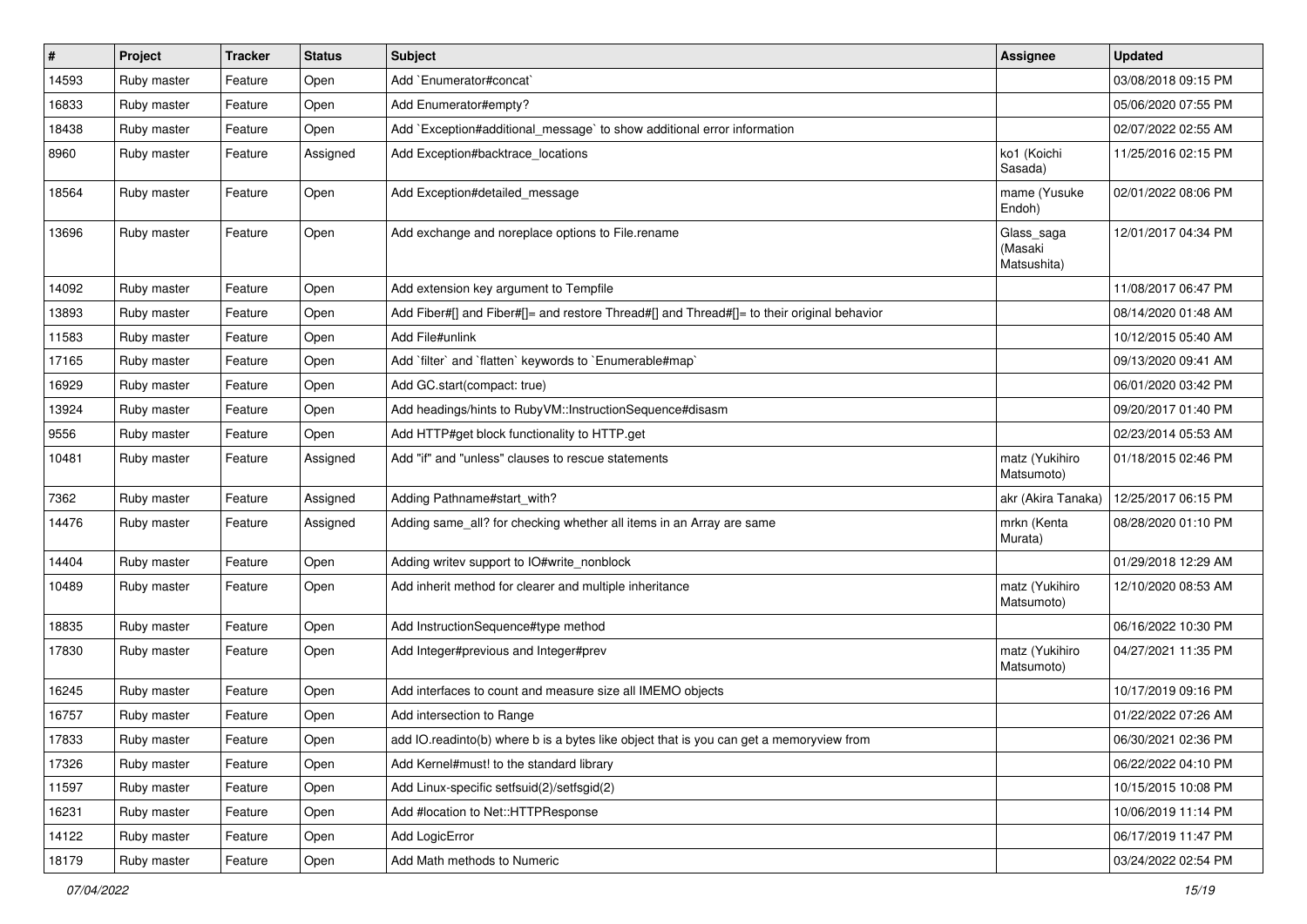| $\vert$ # | Project     | <b>Tracker</b> | <b>Status</b> | <b>Subject</b>                                                                                                                         | Assignee                               | <b>Updated</b>      |
|-----------|-------------|----------------|---------------|----------------------------------------------------------------------------------------------------------------------------------------|----------------------------------------|---------------------|
| 16899     | Ruby master | Feature        | Open          | Add method `Array#both_end`                                                                                                            |                                        | 05/18/2020 01:44 AM |
| 7876      | Ruby master | Feature        | Open          | Add method for accessing Class from within Singleton Class                                                                             | matz (Yukihiro<br>Matsumoto)           | 12/25/2017 06:15 PM |
| 4818      | Ruby master | Feature        | Assigned      | Add method marshalable?                                                                                                                | matz (Yukihiro<br>Matsumoto)           | 12/25/2017 06:15 PM |
| 8994      | Ruby master | Feature        | Open          | add methods for Float to get if an NaN is quiet or not, also add class methods for Float to "generate" an quiet<br>NaN and an loud NaN |                                        | 10/21/2019 10:38 PM |
| 15571     | Ruby master | Feature        | Open          | Add methods: iroot, root, and roots                                                                                                    |                                        | 01/30/2019 06:17 PM |
| 14771     | Ruby master | Feature        | Open          | Add method to create DNS resource from data string                                                                                     |                                        | 05/17/2018 10:43 PM |
| 9779      | Ruby master | Feature        | Open          | Add Module#descendents                                                                                                                 |                                        | 01/05/2018 09:00 PM |
| 17753     | Ruby master | Feature        | Open          | Add Module#namespace                                                                                                                   |                                        | 07/04/2022 01:42 AM |
| 8275      | Ruby master | Feature        | Open          | Add Module#public_const_get                                                                                                            |                                        | 12/23/2021 11:43 PM |
| 18418     | Ruby master | Feature        | Open          | Add Net::HTTP#security level=                                                                                                          |                                        | 12/19/2021 11:58 AM |
| 18675     | Ruby master | Feature        | Open          | Add new exception class for resolv timeouts                                                                                            |                                        | 04/01/2022 11:22 PM |
| 17406     | Ruby master | Feature        | Open          | Add `NoMatchingPatternError#depth`                                                                                                     |                                        | 12/19/2020 03:18 PM |
| 18809     | Ruby master | Feature        | Open          | Add Numeric#ceildiv                                                                                                                    |                                        | 06/21/2022 06:21 PM |
| 9585      | Ruby master | Feature        | Open          | Add Object#in? to make ruby easier to read                                                                                             |                                        | 03/15/2014 04:49 PM |
| 8751      | Ruby master | Feature        | Open          | Add offsets to method#source location                                                                                                  |                                        | 12/23/2021 11:43 PM |
| 8576      | Ruby master | Feature        | Assigned      | Add optimized method type for constant value methods                                                                                   | ko1 (Koichi<br>Sasada)                 | 12/25/2017 06:15 PM |
| 6842      | Ruby master | Feature        | Assigned      | Add Optional Arguments to String#strip                                                                                                 | matz (Yukihiro<br>Matsumoto)           | 08/24/2016 05:50 AM |
| 7654      | Ruby master | Feature        | Open          | Add optional code block to IO::readlines                                                                                               | matz (Yukihiro<br>Matsumoto)           | 12/25/2017 06:15 PM |
| 15815     | Ruby master | Feature        | Open          | Add option to raise NoMethodError for OpenStruct                                                                                       | marcandre<br>(Marc-Andre<br>Lafortune) | 09/28/2020 02:11 AM |
| 5461      | Ruby master | Feature        | Assigned      | Add pipelining to Net::HTTP                                                                                                            | naruse (Yui<br>NARUSE)                 | 12/25/2017 06:15 PM |
| 13765     | Ruby master | Feature        | Open          | Add Proc#bind                                                                                                                          |                                        | 07/26/2017 01:31 PM |
| 18774     | Ruby master | Feature        | Open          | Add Queue#pop(timeout:)                                                                                                                |                                        | 05/20/2022 12:27 AM |
| 13933     | Ruby master | Feature        | Open          | Add Range#empty?                                                                                                                       |                                        | 10/25/2017 09:19 AM |
| 11917     | Ruby master | Feature        | Open          | Add Range#length as an alias for size                                                                                                  |                                        | 01/30/2016 07:01 AM |
| 14777     | Ruby master | Feature        | Open          | Add Range#offset?                                                                                                                      |                                        | 05/19/2018 03:50 PM |
| 18515     | Ruby master | Feature        | Open          | Add Range#reverse_each implementation for performance                                                                                  |                                        | 01/31/2022 02:23 AM |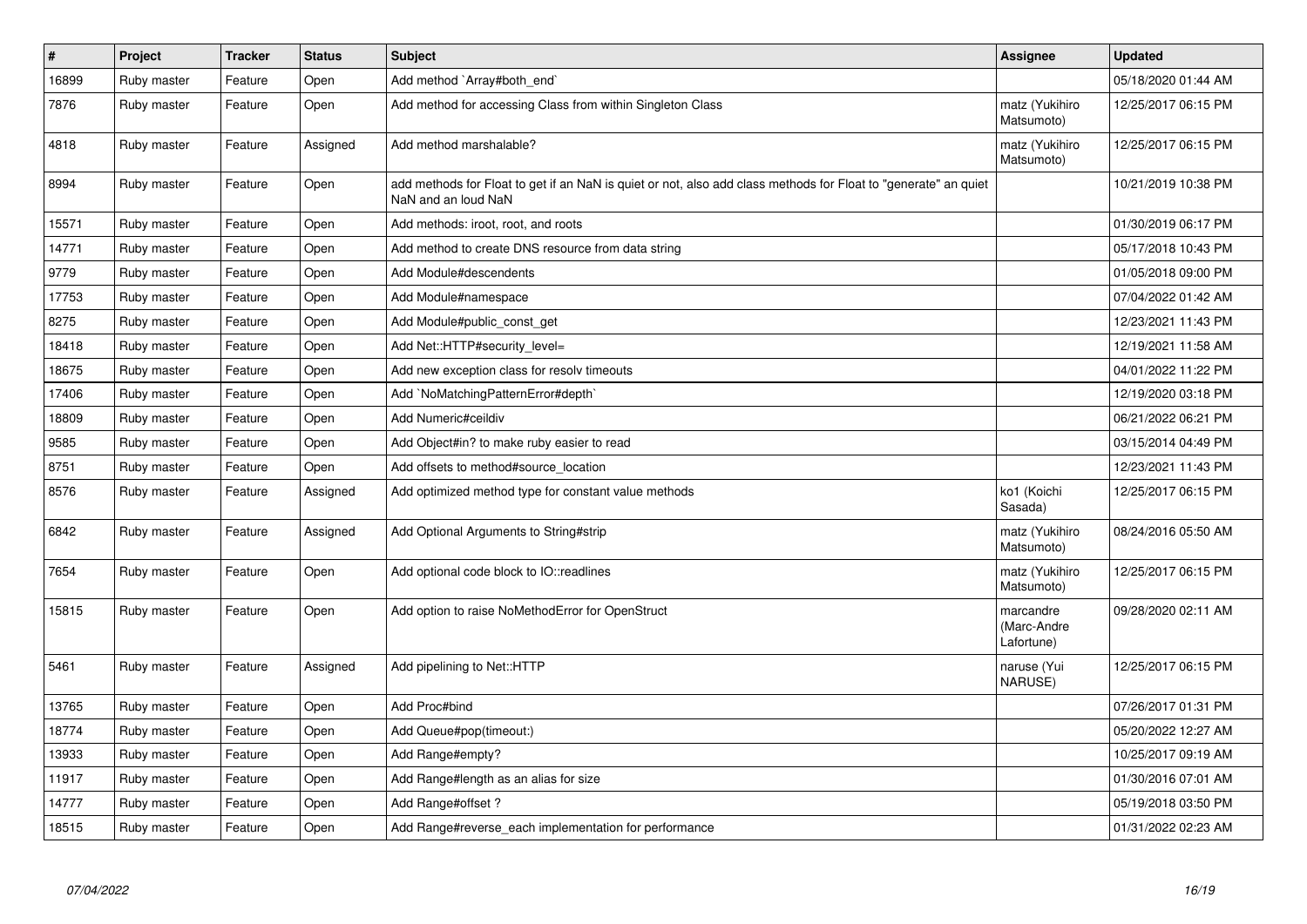| #     | Project     | <b>Tracker</b> | <b>Status</b> | <b>Subject</b>                                                                           | <b>Assignee</b>              | <b>Updated</b>      |
|-------|-------------|----------------|---------------|------------------------------------------------------------------------------------------|------------------------------|---------------------|
| 7883  | Ruby master | Feature        | Open          | Add Regex#to_proc                                                                        | matz (Yukihiro<br>Matsumoto) | 12/25/2017 06:15 PM |
| 15217 | Ruby master | Feature        | Open          | Add Resolv.current resolver                                                              |                              | 10/08/2018 11:18 PM |
| 11312 | Ruby master | Feature        | Open          | Add Resolv::DNS::Resource::IN::SPF                                                       | akr (Akira Tanaka)           | 07/01/2015 03:26 AM |
| 17134 | Ruby master | Feature        | Open          | Add resolv_timeout to TCPSocket                                                          |                              | 12/10/2020 09:09 AM |
| 13639 | Ruby master | Feature        | Open          | Add "RTMIN" and "RTMAX" to Signal.list                                                   |                              | 08/31/2017 09:06 AM |
| 14833 | Ruby master | Feature        | Open          | Add Ruby VM:: AST:: Node#pretty_print                                                    |                              | 06/07/2018 02:56 PM |
| 17375 | Ruby master | Feature        | Open          | Add scheduler callbacks for transferring fibers                                          |                              | 12/07/2020 11:31 PM |
| 17208 | Ruby master | Feature        | Open          | Add `Set#compact` and `Set#compact!` methods                                             |                              | 11/05/2020 10:44 AM |
| 17325 | Ruby master | Feature        | Open          | Adds Fiber#cancel, which forces a Fiber to break/return                                  |                              | 11/19/2020 12:34 AM |
| 14114 | Ruby master | Feature        | Open          | Add #step for Array, Enumerable, Enumerator                                              |                              | 06/24/2019 05:00 PM |
| 14033 | Ruby master | Feature        | Open          | Add String#append                                                                        |                              | 08/08/2018 03:01 AM |
| 14919 | Ruby master | Feature        | Open          | Add String#byteinsert                                                                    |                              | 07/18/2018 01:29 PM |
| 13626 | Ruby master | Feature        | Open          | Add String#byteslice!                                                                    |                              | 07/03/2018 11:07 PM |
| 9043  | Ruby master | Feature        | Open          | Add String#f method as shortcut for #freeze                                              | matz (Yukihiro<br>Matsumoto) | 01/05/2018 09:00 PM |
| 10574 | Ruby master | Feature        | Open          | Add String#Ichomp and String.Ichomp!                                                     | matz (Yukihiro<br>Matsumoto) | 12/15/2014 04:34 PM |
| 10869 | Ruby master | Feature        | Open          | Add support for option to pre-compile Ruby files                                         |                              | 02/23/2015 11:08 AM |
| 15560 | Ruby master | Feature        | Open          | Add support for read/write offsets.                                                      |                              | 01/26/2019 11:03 AM |
| 12115 | Ruby master | Feature        | Open          | Add Symbol#call to allow to_proc shorthand with arguments                                |                              | 11/16/2018 09:49 AM |
| 5478  | Ruby master | Feature        | Open          | Add syntax to import Set into core                                                       |                              | 09/02/2020 12:24 PM |
| 5945  | Ruby master | Feature        | Assigned      | Add the ability to mark a at_exit as process-local.                                      | matz (Yukihiro<br>Matsumoto) | 10/10/2018 08:29 AM |
| 16425 | Ruby master | Feature        | Open          | Add Thread#dig                                                                           |                              | 12/17/2019 12:15 AM |
| 8640  | Ruby master | Feature        | Open          | Add Time#elapsed to return nanoseconds since creation                                    |                              | 12/23/2021 11:43 PM |
| 10829 | Ruby master | Feature        | Open          | Add to proc method to the Array class                                                    |                              | 12/23/2021 11:43 PM |
| 16137 | Ruby master | Feature        | Open          | Add $==$ to UnboundMethod                                                                |                              | 09/07/2019 11:05 AM |
| 8967  | Ruby master | Feature        | Open          | add uninclude and unextend method                                                        |                              | 09/30/2013 02:18 PM |
| 9887  | Ruby master | Feature        | Open          | Add uninclude please                                                                     |                              | 05/31/2014 01:33 PM |
| 9929  | Ruby master | Feature        | Open          | add with_default method to Hash                                                          |                              | 06/11/2014 12:08 AM |
| 15456 | Ruby master | Feature        | Open          | Adopt some kind of consistent versioning mechanism                                       |                              | 02/07/2019 06:26 PM |
| 11660 | Ruby master | Feature        | Open          | a falsy value (similar to js undefined) that facilitates forwarding of default arguments |                              | 11/05/2019 07:33 PM |
| 15036 | Ruby master | Feature        | Open          | after upgrade when run apt upgrade metasploit                                            |                              | 12/23/2021 11:43 PM |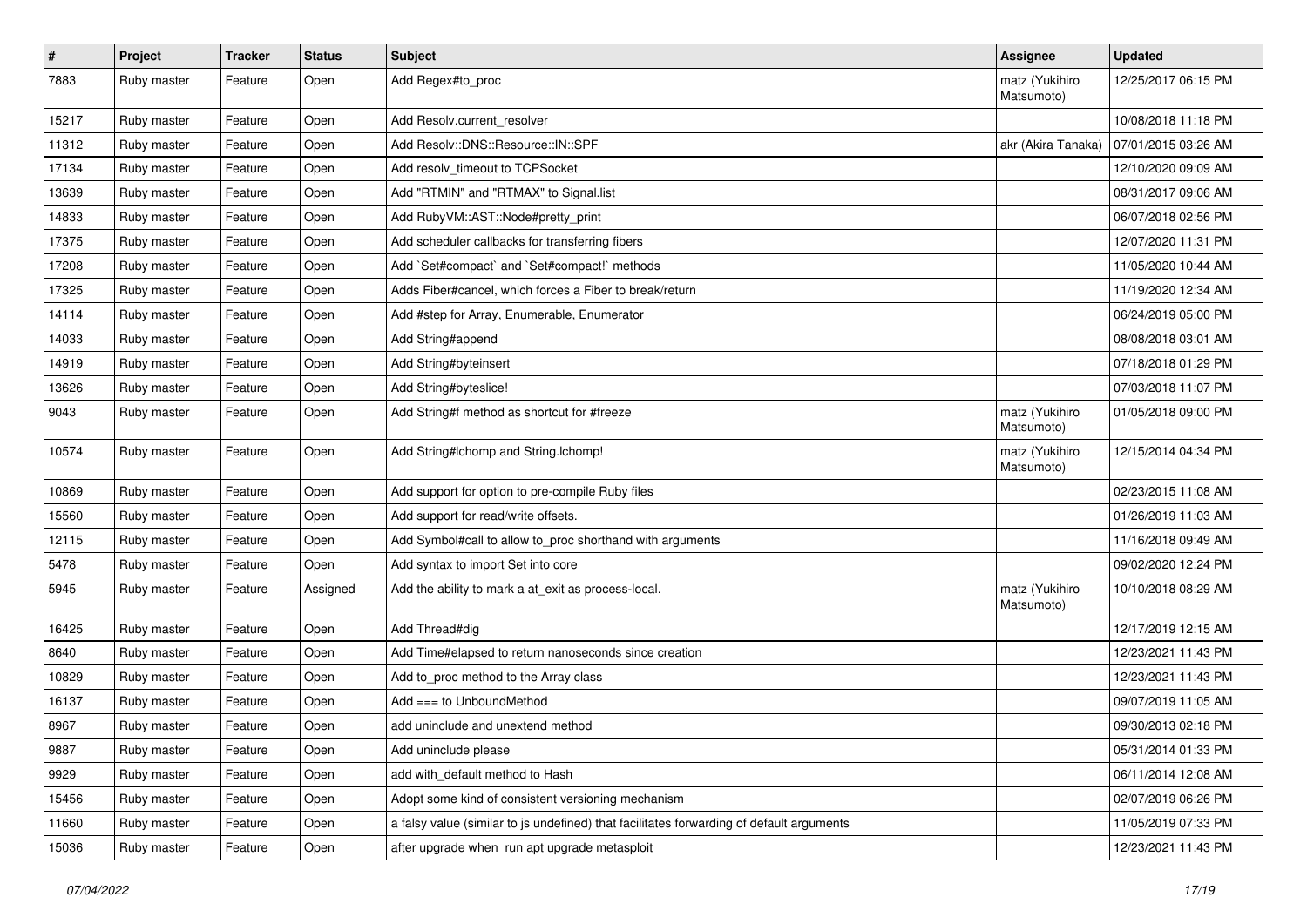| $\vert$ # | Project     | <b>Tracker</b> | <b>Status</b> | Subject                                                                                           | <b>Assignee</b>                      | <b>Updated</b>      |
|-----------|-------------|----------------|---------------|---------------------------------------------------------------------------------------------------|--------------------------------------|---------------------|
| 15804     | Ruby master | Feature        | Open          | A generic method to resolve the indexing on a sequence                                            |                                      | 04/28/2019 12:54 PM |
| 7614      | Ruby master | Feature        | Open          | alias accessor                                                                                    | matz (Yukihiro<br>Matsumoto)         | 12/25/2017 06:15 PM |
| 8016      | Ruby master | Feature        | Assigned      | Alias FILE and LINE as methods                                                                    | matz (Yukihiro<br>Matsumoto)         | 12/25/2017 06:15 PM |
| 16781     | Ruby master | Feature        | Open          | alias :fold :reduce                                                                               |                                      | 05/16/2020 08:28 AM |
| 12145     | Ruby master | Feature        | Open          | Aliashood between `size` and `length` is not consistent                                           |                                      | 06/27/2019 10:02 PM |
| 17773     | Ruby master | Feature        | Open          | Alias `Numeric#zero?` and `Float#zero?` as `Numeric#empty?` and `Float#empty?`                    |                                      | 04/02/2021 03:39 PM |
| 9784      | Ruby master | Feature        | Open          | Alias URI#merge to URI#join                                                                       |                                      | 04/29/2014 05:42 AM |
| 17356     | Ruby master | Feature        | Open          | Alignment of memory allocated through Fiddle struct's malloc                                      |                                      | 12/02/2020 11:06 AM |
| 18559     | Ruby master | Feature        | Open          | Allocation tracing: Objects created by the parser are attributed to Kernel.require                |                                      | 06/28/2022 12:21 PM |
| 17279     | Ruby master | Feature        | Open          | Allow a negative step in Range#step with a block                                                  | matz (Yukihiro<br>Matsumoto)         | 10/22/2020 02:23 AM |
| 13890     | Ruby master | Feature        | Open          | Allow a regexp as an argument to 'count', to count more interesting things than single characters |                                      | 12/30/2017 04:37 AM |
| 5582      | Ruby master | Feature        | Assigned      | Allow clone of singleton methods on a BasicObject                                                 | matz (Yukihiro<br>Matsumoto)         | 12/25/2017 06:15 PM |
| 14463     | Ruby master | Feature        | Open          | Allow comments to precede dots in member expressions                                              |                                      | 12/23/2021 11:43 PM |
| 12968     | Ruby master | Feature        | Open          | Allow default value via block for Integer(), Float() and Rational()                               |                                      | 06/28/2017 05:53 PM |
| 6452      | Ruby master | Feature        | Assigned      | Allow extend to override class methods                                                            | matz (Yukihiro<br>Matsumoto)         | 12/10/2020 08:53 AM |
| 13821     | Ruby master | Feature        | Assigned      | Allow fibers to be resumed across threads                                                         | ko1 (Koichi<br>Sasada)               | 02/15/2019 10:09 AM |
| 7436      | Ruby master | Feature        | Assigned      | Allow for a "granularity" flag for backtrace_locations                                            | matz (Yukihiro<br>Matsumoto)         | 12/25/2017 06:15 PM |
| 16739     | Ruby master | Feature        | Open          | Allow Hash#keys and Hash#values to accept a block for filtering output                            |                                      | 07/10/2020 04:09 PM |
| 10404     | Ruby master | Feature        | Open          | Allow individual finalizers to be removed with ObjectSpace.undefine_finalizer                     | matz (Yukihiro<br>Matsumoto)         | 10/20/2014 08:14 AM |
| 5617      | Ruby master | Feature        | Assigned      | Allow install RubyGems into dediceted directory                                                   | hsbt (Hiroshi<br>SHIBATA)            | 05/16/2018 09:15 AM |
| 8678      | Ruby master | Feature        | Assigned      | Allow invalid string to work with regexp                                                          | matz (Yukihiro<br>Matsumoto)         | 01/05/2018 09:00 PM |
| 2631      | Ruby master | Feature        | Assigned      | Allow IO#reopen to take a block                                                                   | Glass_saga<br>(Masaki<br>Matsushita) | 05/24/2018 01:22 PM |
| 12023     | Ruby master | Feature        | Open          | Allow ivars to be used as method arguments                                                        |                                      | 01/27/2016 09:58 AM |
| 15419     | Ruby master | Feature        | Open          | Allow Kernel#tap to be invoked with arguments like Kernel#send                                    |                                      | 12/23/2021 11:43 PM |
| 18690     | Ruby master | Feature        | Open          | Allow `Kernel#then` to take arguments                                                             |                                      | 05/10/2022 06:16 PM |